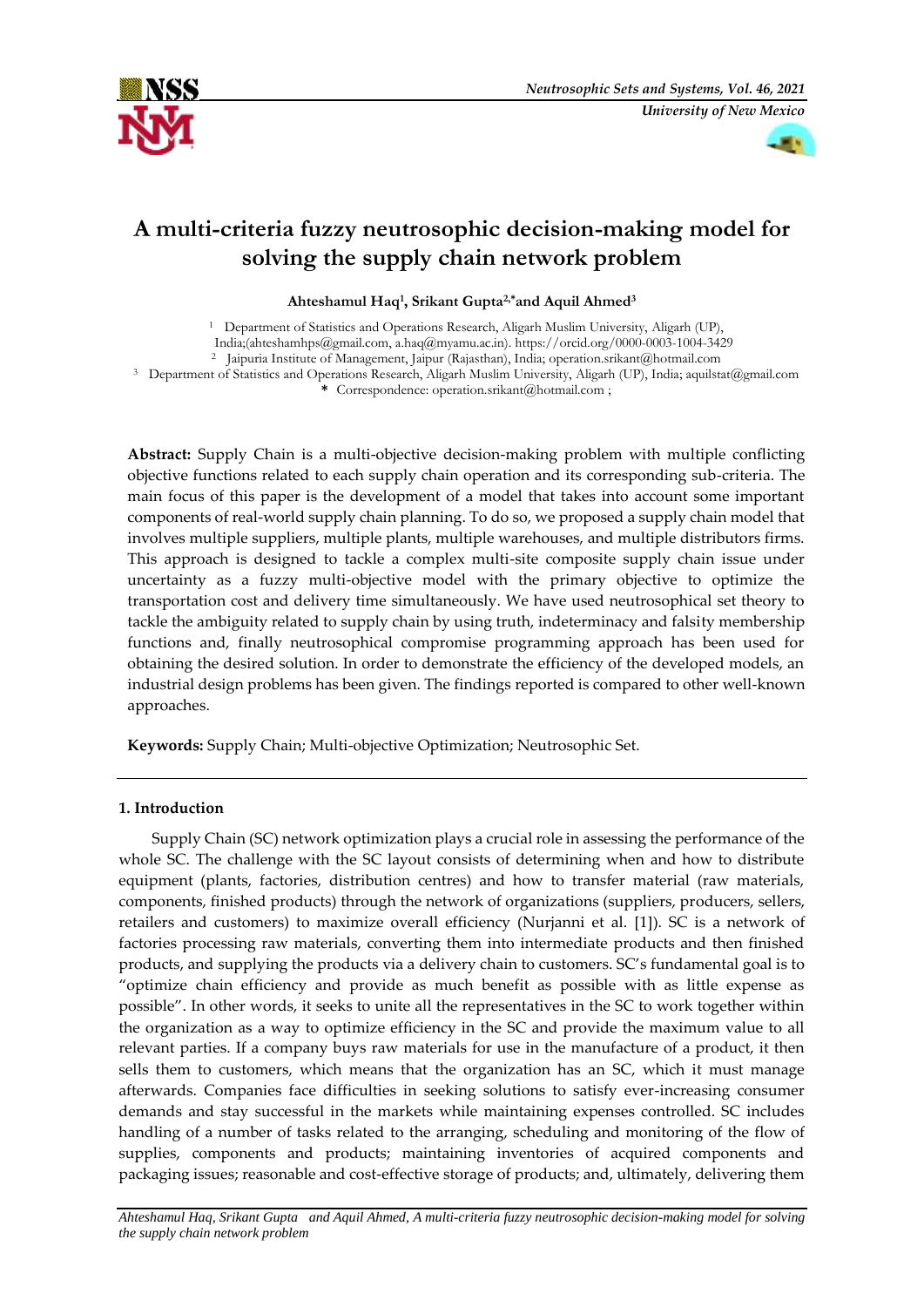to the consumer (Khan et al. [2]). Effective governance of SC needs continuous enhancement at both the level at customer support and the internal operational efficiencies of the SC firms. In the most simplistic point, customer support involves reliably adequate order fill levels, strong on-time fulfilment levels and a relatively small number of goods returned by consumers for whatever reason. Internal productivity for SC companies ensures that such entities get an acceptable rate of return for their product and other resource expenditures (Hugos [3]). Mathematical programming frameworks have been commonly used to evaluate and improve SC efficiency, and it could play a significant role in the creation of alternatives to complex SC design.

The neutrosophic set is considered as a generalization of the intuitionistic fuzzy set. While fuzzy sets use true and false for express relationship, neutrosophic sets uses three different types of membership functions (Smarandache [4]). The neutrosophical set has three membership functions, i.e., maximizing truth (belonging), indeterminacy (partly belonging) and reducing falsity (nonbelonging) effectively. The neutrosophical programming approach was developed and widely utilized in real-life applications based on the neutrosophical set. Gamal et al. [5] used neutrosophic set theory in supplier selection to overcome the situation when the decision makers might have restricted knowledge or different opinions, and to specify deterministic valuation values to comparison judgments. Later on, Abdel-Baset et al. [6] proposed an advanced type of neutrosophic technique, called type 2 neutrosophic numbers for the supplier selection problem.

Motivated by different studies in supply chain and neutrosophic programming, which is being a new research area with the potential to capture the decision-makers truth, indeterminacy and falsity goals, we have formulated the mathematical model of supply chain under neutrosophic environment. The objective of this study is to offer SC with a more realistic context for achieving better results in the context of uncertainty. In addition, the neutrosophical compromise programming approach does not just focus on maximizing and minimizing the satisfaction and dissatisfaction of the decision makers, but also on optimizing the degree of satisfaction related to indeterminacy. Moreover, the developed approach is also compared with simple additive, weighted additive and pre-emptive goal programming approaches, to show the efficacy of the proposed methodology.

This paper consists of six sections: the current segment presenting an introduction to the study problem. Section 2 describes relevant work on this topic. Section 3 explains the structure of the SC model. The technique of the solution to solving the problem is discussed in Section 4. Section 5 describes the implementation of the theoretical model to a case study, and Section 6 concludes with the analysis and future directions of research in this area.

### **2. Literature Review**

The literature review undertaken in the framework of this study allowed us to find out a gap in SC optimization. To the extent of our understanding, there is a limited number of research work discussing neutrosophicity utilizing a multiobjective optimization to tackle trade-offs between overall transportation cost and total delivery time in SC. The literature review discussing the issues of transportation and distribution planning constructed as a single and multiobjective model and solved using a complicated approach to optimization.

Badhotiya et al. [7] tackle the issue of distribution, manufacturing and delivery planning for a two-echelon SC, composed of several producers that supplying to different sales locations and formulated it as a multi-objective model. Further ambiguity and imprecision were regarded in the problem, and a fuzzy multi-objective optimization technique was applied that simultaneously optimizes three objectives; total cost, total delivery time, and backorder amount. Rabbani et al. [8] considered a closed-loop SC that involved a logistics supplier for a producer, a dealer and a third party. Three tri-level leader-follower Stackelberg game models have been introduced to explore how a producer can do remanufacturing or pay a product license charge for retailers and partner with them in remanufacturing. Modak and Kelle [9] identified the double-channel SC with contingent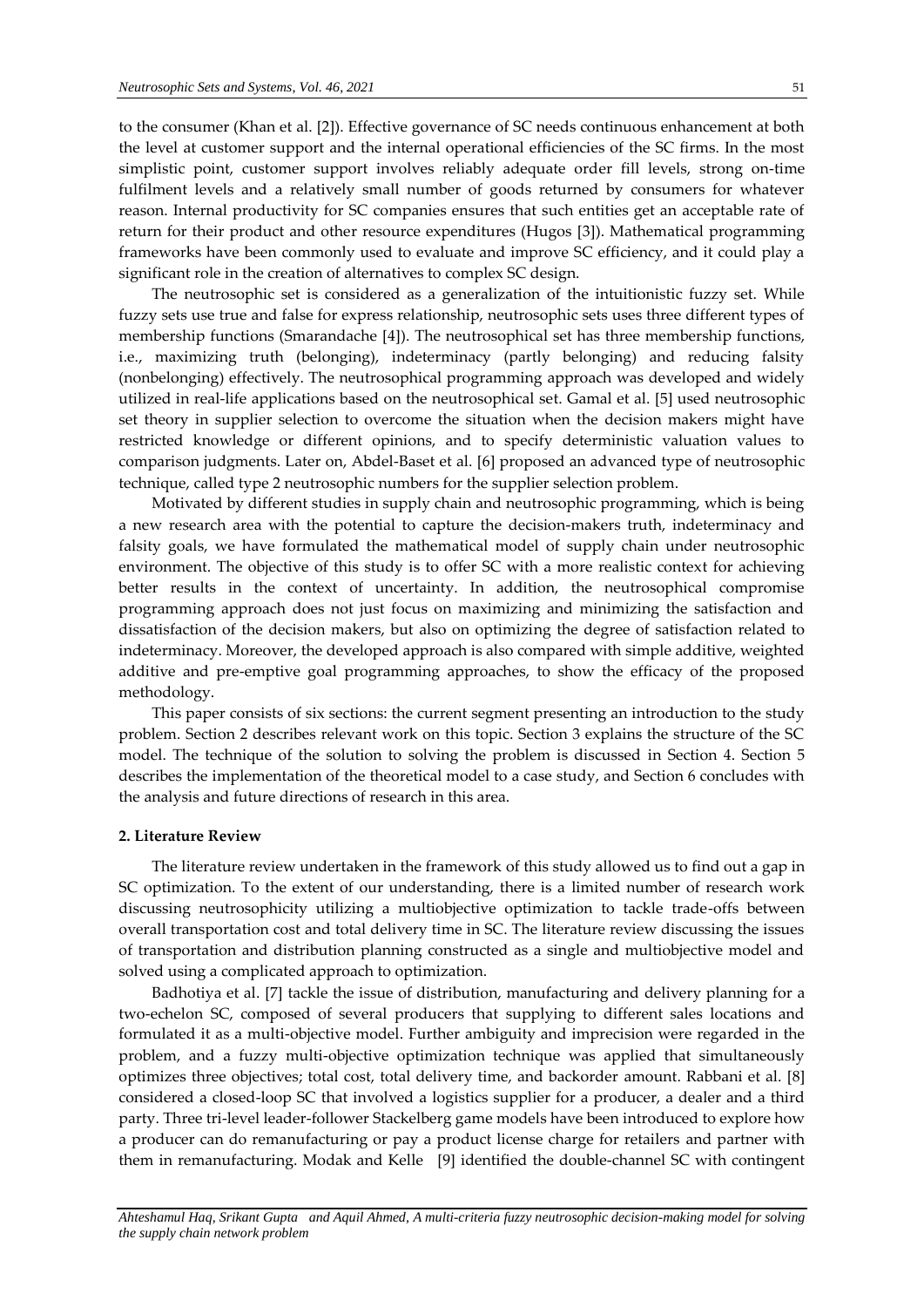stochastic consumer demand under price and distribution period, and the findings indicated that market volatility influences the optimal price and lead time. Sharahi et al. [10] dealt with the issue of location-allocation and delivery of output in an SC of three echelons. Type-II fuzzy sets theory were used to model uncertainty in supply, operation, and demand. Gholamian et al. [11] proposed a mathematical model for production planning by considering the majority of SC expenses parameters, such as cost of shipping, cost of inventory holding, cost of shortage, cost of processing and associated human costs under uncertainty of demand, and formulated it using a complex multi-objective model of optimization. Kristianto et al. [12] suggested a two-stage model with the goal of improving product distribution and transportation when adjustments have disrupted the SC network as a consequence of a catastrophe or market shift. They implemented the methodology of decomposition to transform the problem into the shortest problem of the fuzzy path. Bilgen [13] tackled the problem of fuzzy centralized manufacturing and delivery plans underneath a packaged products company's SC network. Vagueness in the objective function and capacity restrictions is replicated by Zimmermann's [14] linear membership function approach. Three separate aggregation operators were introduced to transform the Fuzzy model into a crisp one.

Current neutrosophic literature shows that a limited number of authors have taken an interest in this framework, and this is expected to be a significant new area of research in the future. Kar et al. [15] proposed a neutrosophic optimization technique for a shortage-free inventory model where the cost of output is inversely proportional to the set-up costs and the volume of supply. A neutrosophical fuzzy programming method (NFPA) focused on the neutrosophic decision was suggested by Ahmad et al. [16] to solve the proposed SC design problem. The developed SC network has been built for various multi-product raw materials/parts, and multi-echelons together with single time horizons. To identify the activities contributing to improving the economic and environmental performance, Abdel-Baset et al. [17] tested green SC activities using the robust rating with neutrosophic set theory. The feasibility of the new approach is measured using the two different types of case studies, i.e., Egypt's petroleum sector and China's manufacturing company. As a technique to solve multi-criteria decision-making in green supplier selection problems, Liang et al. [18] suggested single-valued trapezoidal neutrosophic choice relations. In the neutrosophical framework, Thamaraiselvi and Santhi [19] developed the mathematical representation of a transportation problem. Abdel-Baset et al. [20] addressed the complexities of the issue, increasing awareness among healthcare sector experts, and assessing smart medical devices according to specific assessment requirements. In the decisionmaking process, neutrosophics with TOPSIS methodology was implemented to cope with the vagueness, and ambiguity, by taking into consideration the decision conditions in the evidence gathered by the decision-makers. Liang et al. [21] established a novel fuzzy-based method for assessing B2C e-commerce websites and defined interrelationships and prioritized orders within parameters through integrating single-valued neutrosophic trapezoidal numbers with DEMATEL methodology. Some recent works related to the use neutrosophic includes , Abdel-Basset et al. [22] suggested a novel hybrid methodology for the selection of the offshore wind power plant location integrating the two distinct forms of MCDM approaches in the neutrosophic environment. Also, by use of MCDM model, Abdel-Basset et al. [23] has conducted a comprehensive sustainability assessment of the hydrogen generation possibilities.

Practical alignment of transportation and distribution planning in SC frequently requires trade-offs with multiple conflicting priorities that need to be balanced by the decision-maker at the same time. Owing to many reasons such as variability in human behavior, shifting environmental circumstances, and unavailability or inappropriate knowledge, these objective roles are sometimes fuzzy or uncertain. This study introduces a complex multi-objective programming framework to address the SC problem including multiple locations and different time periods, then illustrates the same on a real-life manufacturing problem to validate the accuracy of the developed model. The benefit of implementing fuzzy set theory is that it helps the decision-maker to calculate an imprecise expectation.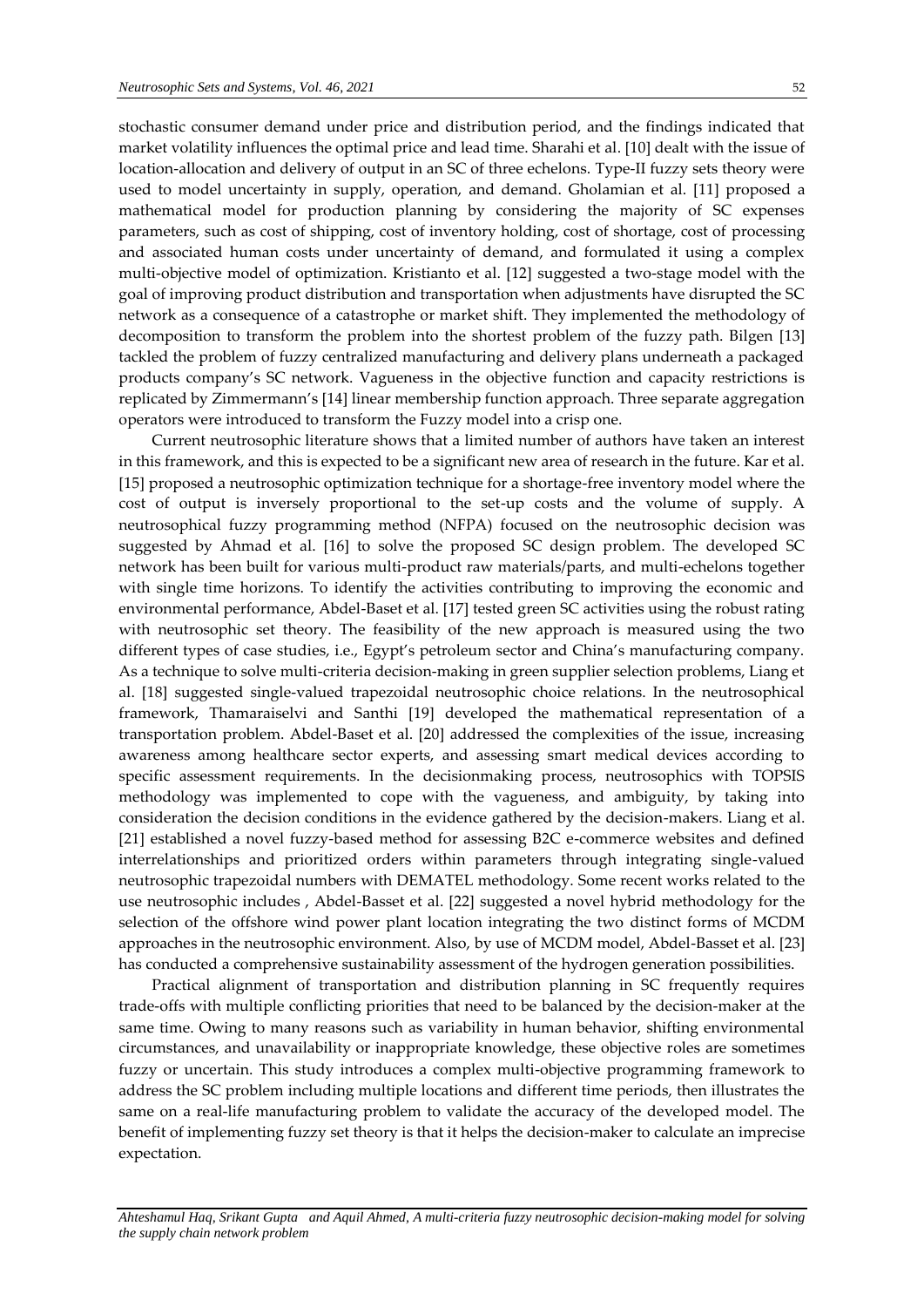### **3. Mathematical Model**

According to Nurjanni et al. [1], SCM is "A set of approaches utilized to efficiently integrate suppliers, manufacturers, warehouses, and stores, so that merchandise is produced and distributed at the right quantities, to the right locations, and at the right time, in order to minimize system-wide costs while satisfying service level requirements." Charles et al. [24] presented the demand-and-supply-rooted concept of ambiguity with the constrained multiobjective optimization framework and established a fuzzy goal programming approach to solve it. To achieve the desired solution, the proposed model was solved through three separate approaches, including simple additive goal programming, weighted goal programming, and pre-emptive goal programming approaches respectively. Gupta et al. [25] presented an effective goal programming methodology to solve the SC problem in order to concurrently reduce overall shipping costs and total production period related to inventory volumes, initial stock available at each source, as well as customer demand and usable storage capacity at each destination, and restrictions on total expenditure in an uncertain environment. Gupta et al. [26] presented the problem of the SC network as a bi-level programming problem in which the primary goal is to decide the optimum order allocation of goods where the requirements of the consumer and the availability for the items are elastic. Motivated by such studies in SC, we have formulated the multi-objective SC model and the following notations have been used for the model formulation which are listed below:

The nomenclature for the notations and terms used in the design of the model is as follows:

# **Indices**

- $i$  Multiple suppliers indices,  $(i=1, 2, ..., I)$ *;*
- $j$  Multiple plants indices,  $(j=1, 2, ..., J)$ ;
- $k-$  Multiple warehouses indices,  $(k=1, 2, ..., K)$ *;*
- *l*  $-$  Multiple distributors indices,  $(l=1, 2, ..., L)$ ;
- $t$  Objective function indices,  $(t=1, 2, ..., T)$ ;

## **Parameters**

- $SCS_i$  Supply capacity of the *i*<sup>th</sup> suppliers (in '000),
- $PCP_j -$  Potential capacity of the *j<sup>th</sup>* plants (in'000),
- $PCW_k$  Potential capacity of the  $k^{\text{th}}$  warehouses (in '000),
- $\overline{ADR}_l$  Annual demand from the *l<sup>th</sup>* distributors (in '000),
- $CSP<sub>ii</sub>$  Cost of shipping one unit from the supply suppliers *i* to the plant *j*, (in '000),
- $CPW_{ik}$  Cost of producing and shipping one unit from the plant *j* to the warehouse *k*, (in '000),
- $CPR_{jl}$  Cost of producing and shipping one unit from the plant *j* to the distributors *l,* (in '000),
- $CWR<sub>kl</sub> \text{Cost of shipping one unit from the warehouse } k \text{ to the distributions } l, \text{ (in '000)},$
- $TPW<sub>ik</sub>$  Delivery time of shipping one unit from the plant *j* to the warehouse *k* (in Hrs),
- $TPR<sub>ij</sub>$  Delivery time of shipping one unit from the plant *j* to the distributors *l* (in Hrs),

# $TWR<sub>kl</sub>$  - Delivery time of shipping one unit from the warehouse *k* to the distributors *l* (in Hrs), **Decision variables**

# $W_{ii}$  – Quantity shipped from the supply suppliers *i* to the plant *j*

- $X_{ik}$  Quantity shipped from the plant *j* to the warehouse *k*
- $Y_{il}$  Quantity shipped from the plant *j* to the distributors *i*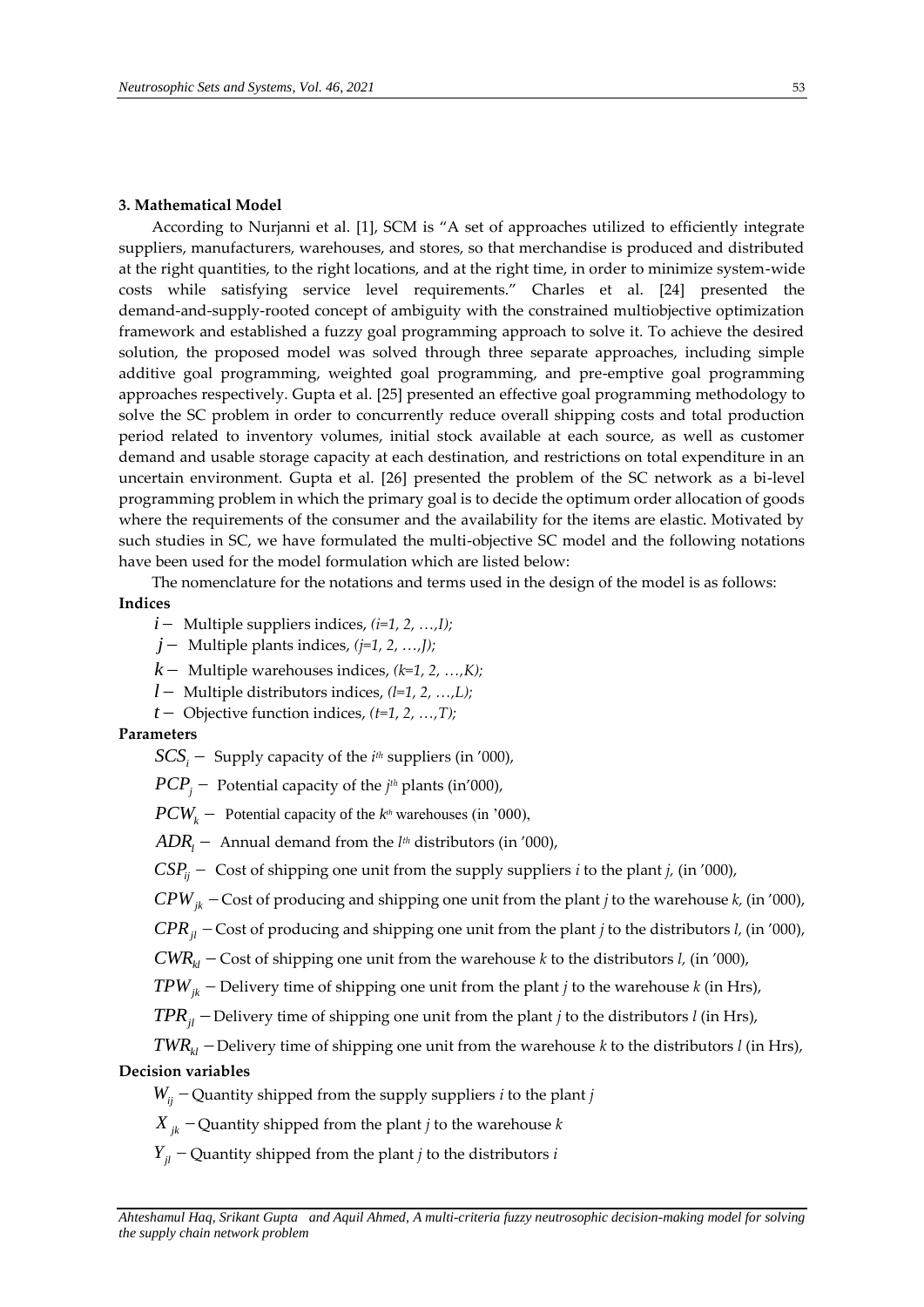The mathematical model of multi-objective SC problem formulated in the case of a deterministic situation by using the notations mentioned above as:

The 1<sup>st</sup> objective function, which helps in the optimization of the SC shipping costs, is given by:<br> *I*  $\sum_{i=1}^{N} \sum_{j=1}^{N} \sum_{j=1}^{N} \sum_{j=1}^{N} \sum_{j=1}^{N} \sum_{j=1}^{N} \sum_{j=1}^{N} \sum_{j=1}^{N} \sum_{j=1}^{N} \sum_{j=1}^{N} \sum_{j=1}^{N} \sum_{j$ Minimize

The mathematical model of multi-objective SC problem formulated in the case of a deterministic situation by using the notations mentioned above as:  
\nThe 1<sup>st</sup> objective function, which helps in the optimization of the SC shipping costs, is given by:  
\nMinimize  
\n
$$
F_1 = \sum_{i=1}^{I} \sum_{j=1}^{J} CSP_{ij}W_{ij} + \sum_{j=1}^{J} \sum_{k=1}^{K} CPW_{jk}X_{jk} + \sum_{j=1}^{J} \sum_{l=1}^{L}CPR_{jl}Y_{jl} + \sum_{k=1}^{K} \sum_{l=1}^{L}CWR_{kl}Z_{kl}
$$
\n(1)

The 2<sup>nd</sup> objective function, which helps in the optimization of the SC delivery time, is given by:<br> *mize*<br>  $\sum_{i}^{N} \sum_{j}^{K} T P W_{i} X_{j} + \sum_{j}^{J} \sum_{j}^{L} T P R_{j} Y_{j} + \sum_{j}^{K} \sum_{j}^{L} T W R_{j} Z_{j}$ Minimize

$$
Z_{ii}
$$
 – Quantity shipped from the warehouse *k* to the distributors *i*  
\nThe mathematical model of multipicative SC problem formulated in the case of a  
\ndeterministic situation by using the notations mentioned above as:  
\nThe 1<sup>a</sup> objective function, which helps in the optimization of the SC shipping costs, is given by:  
\nMinimize  
\n $F_1 = \sum_{i=1}^t \sum_{j=1}^t \sum_{j=1}^k \sum_{k=1}^k CPW_{jk}X_{jk} + \sum_{j=1}^t \sum_{l=1}^k \sum_{l=1}^k CPR_{jl}Y_{jl} + \sum_{k=1}^k \sum_{l=1}^k CFR_{kl}Z_{kl}$   
\nThe 2<sup>xd</sup> objective function, which helps in the optimization of the SC delivery time, is given by:  
\nMinimize  
\n $F_2 = \sum_{j=1}^t \sum_{k=1}^k TPW_{jk}X_{jk} + \sum_{j=1}^t \sum_{l=1}^k TPR_{jl}Y_{jl} + \sum_{k=1}^k \sum_{l=1}^l NPR_{jl}Z_{kl}$   
\nThe plant  
\n $\sum_{j=1}^l \sum_{k=1}^N TPW_{jk}X_{jk} + \sum_{j=1}^l \sum_{l=1}^k TPR_{jl}Y_{jl} + \sum_{k=1}^k \sum_{l=1}^l NPR_{jl}Z_{kl}$   
\n $\sum_{l=1}^l \sum_{j}^N PQ \leq CS$   
\n $\sum_{l=1}^l \sum_{j}^N PQ = SCV_l$   
\n $\sum_{l=1}^l \sum_{j}^N PQ = PCP_j$   
\n $\sum_{l=1}^l \sum_{j}^N PQ = PCP_j$   
\n $\sum_{l=1}^l \sum_{j}^N PQ = PCI$   
\n $\sum_{l=1}^l \sum_{j}^N PQ = CV_l$   
\n $\sum_{l=1}^l \sum_{j}^N PQ = CV_l$   
\n $\sum_{l=1}^l \sum_{j}^N PQ = CV_l$   
\n $\sum_{l=1}^l \sum_{j}^N PQ = CV_l$   
\n $\sum_{l=1}^l \sum_{j}^N PQ = CQI_l$   
\n $\sum_{l=1}^l \sum_{j$ 

Constraint I is related to the overall volume of the product to be delivered from the supplier to the plant.

$$
\sum_{j=1}^{J} W_{ij} \leq SCS_i \tag{3}
$$

Constraint II is concerned with the quantity produced at the plant, which cannot surpass its efficiency.

ency.  
\n
$$
\sum_{l=1}^{L} Y_{jl} + \sum_{k=1}^{K} X_{jk} \le PCP_j
$$
\n(4)

Constraint III is concerned with the volume to be delivered via the various warehouses that cannot surpass its efficiency.

$$
\sum_{l=1}^{L} Z_{kl} \le PCW_k \tag{5}
$$

Constraint IV is concerned about the volume to be delivered to the distributors, which will meet the demand of the consumer.

emand of the consumer.  
\n
$$
\sum_{k=1}^{K} Z_{kl} + \sum_{j=1}^{J} Y_{jl} \le ADR_l
$$
\n(6)

Constraint V is concerned with the total quantity delivered to the warehouse and distributors

from the plant, which cannot surpass the quantity of the obtained materials.  
\n
$$
\sum_{i=1}^{I} W_{ij} \ge \sum_{k=1}^{K} X_{jk} + \sum_{l=1}^{L} Y_{jl}
$$
\n(7)

Constraint VI is concerned with the volume delivered to the distributors from the warehouse, which cannot surpass their capacity.

$$
\sum_{j=1}^{J} X_{jk} \ge \sum_{l=1}^{L} Z_{kl} \tag{8}
$$

with non-negative restriction:

$$
W_{ij} \ge 0, \forall i, j
$$
  
\n
$$
X_{jk} \ge 0, \forall j, k
$$
  
\n
$$
Y_{jl} \ge 0, \forall j, l
$$
  
\n
$$
Z_{kl} \ge 0, \forall k, l
$$

The multi-objective optimization model of SC can be mathematically formulated as follows by combining all the objective functions and constraints, are combined: **Model 1**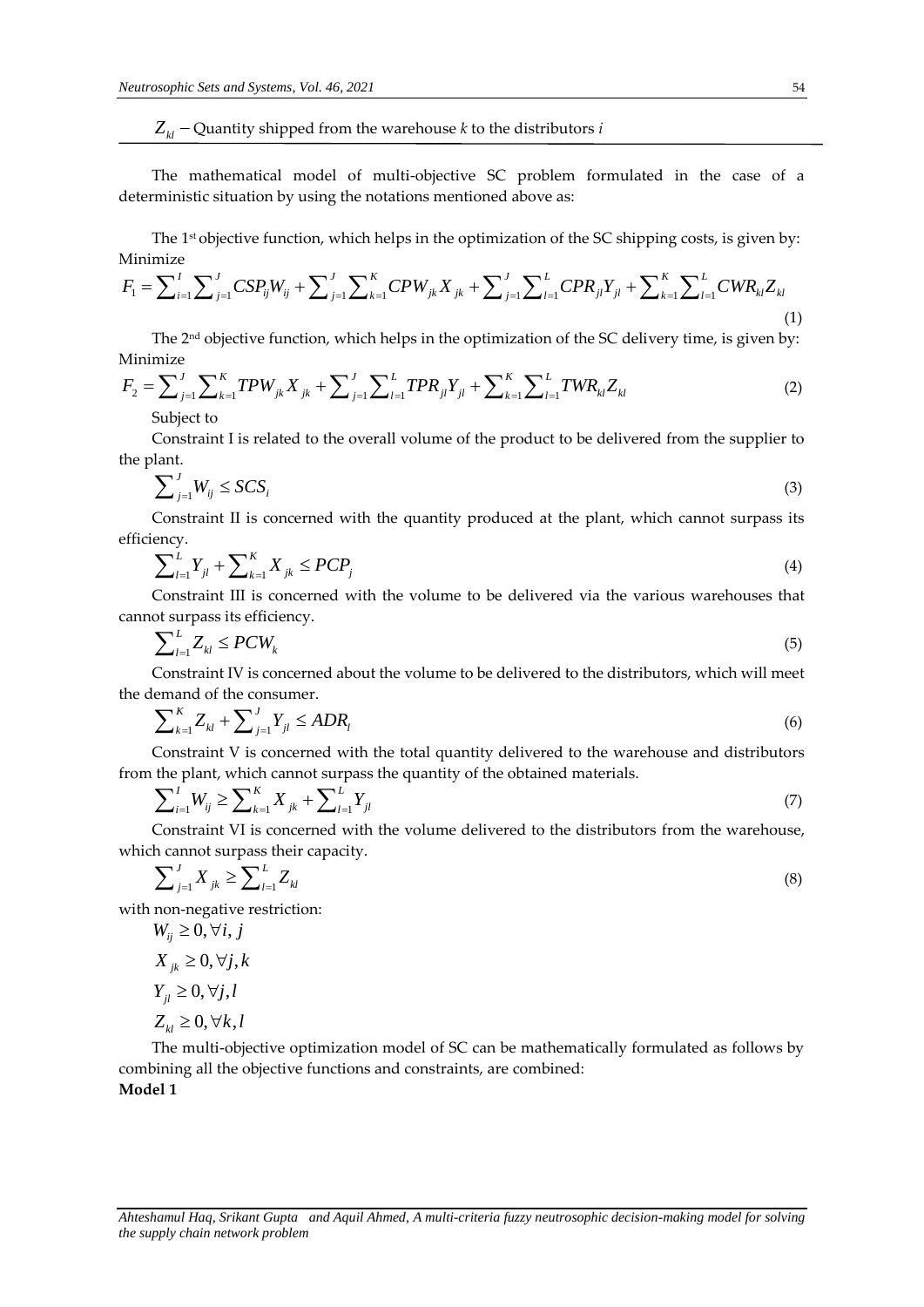**Neutrosophic Sets and Systems, Vol. 46, 2021**

\n**Minimize** 
$$
F_1 = \sum_{i=1}^{I} \sum_{j=1}^{J} CSP_{ij}W_{ij} + \sum_{j=1}^{J} \sum_{k=1}^{K} CPW_{jk}X_{jk} + \sum_{j=1}^{J} \sum_{l=1}^{L}CPR_{jl}Y_{jl} + \sum_{k=1}^{K} \sum_{l=1}^{L}CWR_{kl}Z_{kl}
$$

\n**Minimize**  $F_2 = \sum_{j=1}^{J} \sum_{k=1}^{K}TPW_{jk}X_{jk} + \sum_{j=1}^{J} \sum_{l=1}^{L}TPR_{jl}Y_{jl} + \sum_{k=1}^{K} \sum_{l=1}^{L}TWR_{kl}Z_{kl}$ 

\n**Subject to**

\n
$$
\sum_{j=1}^{J} W_{ij} \leq SCS_i
$$

\n
$$
= \sum_{j=1}^{L} W_{ij} = K
$$

Subject to

minimize 
$$
Y_1 = \sum_{i=1}^{i} \sum_{j=1}^{i} \sum_{j=1}^{i} \sum_{j=1}^{i} \sum_{k=1}^{i} \sum_{k=1}^{i} \sum_{k=1}^{i} \sum_{k=1}^{i} \sum_{k=1}^{i} \sum_{k=1}^{i} \sum_{k=1}^{i} \sum_{k=1}^{i} \sum_{k=1}^{i} \sum_{k=1}^{i} \sum_{k=1}^{i} \sum_{k=1}^{i} \sum_{k=1}^{i} \sum_{k=1}^{i} \sum_{k=1}^{i} \sum_{k=1}^{i} \sum_{k=1}^{i} \sum_{k=1}^{i} \sum_{k=1}^{i} \sum_{k=1}^{i} \sum_{k=1}^{i} \sum_{k=1}^{i} \sum_{k=1}^{i} \sum_{k=1}^{i} \sum_{k=1}^{i} \sum_{k=1}^{i} \sum_{k=1}^{i} \sum_{k=1}^{i} \sum_{k=1}^{i} \sum_{k=1}^{i} \sum_{k=1}^{i} \sum_{k=1}^{i} \sum_{k=1}^{i} \sum_{k=1}^{i} \sum_{k=1}^{i} \sum_{k=1}^{i} \sum_{k=1}^{i} \sum_{k=1}^{i} \sum_{k=1}^{i} \sum_{k=1}^{i} \sum_{k=1}^{i} \sum_{k=1}^{i} \sum_{k=1}^{i} \sum_{k=1}^{i} \sum_{k=1}^{i} \sum_{k=1}^{i} \sum_{k=1}^{i} \sum_{k=1}^{i} \sum_{k=1}^{i} \sum_{k=1}^{i} \sum_{k=1}^{i} \sum_{k=1}^{i} \sum_{k=1}^{i} \sum_{k=1}^{i} \sum_{k=1}^{i} \sum_{k=1}^{i} \sum_{k=1}^{i} \sum_{k=1}^{i} \sum_{k=1}^{i} \sum_{k=1}^{i} \sum_{k=1}^{i} \sum_{k=1}^{i} \sum_{k=1}^{i} \sum_{k=1}^{i} \sum_{k=1}^{i} \sum_{k=1}^{i} \sum_{k=1}^{i} \sum_{k=1}^{i} \sum_{k=1}^{i} \sum_{k=1}^{i} \sum_{k=1}^{i} \sum_{k=
$$

The model formulated above has been developed when the decision-maker knows the exact value of each parameter being considered. Due to sudden increases in prices of raw materials, higher gasoline costs, higher deployment sites, fluctuating consumer behavior, rivalry amongst customer service policies of various firms, environmental factors, inability to supply requested goods in a timely manner, political and government decisions on specific taxes on purchase, development, delivery end-of-use stock management are the most influential factors creating uncertainty in SC. In the past many methods were suggested to cope with the environment of ambiguity. Zadeh's [27] fuzzy sets (FS) just allow membership function and can't accommodate certain vagueness parameters. In order to address this knowledge deficit, Atanassov [28] proposed an expansion to fuzzy sets called intuitionistic fuzzy sets (IFS). Though IFS theory can accommodate missing knowledge for specific real-world problems, it cannot solve all forms of ambiguity such as contradictory and indeterminate proof. Therefore, the neutrosophic set (NS) was developed by Smarandache [29] as a comprehensive composition that generalizes classical theory of all forms of FS. NS can handle indefinite, vague and conflicting information where the indeterminacy is explicitly quantified, and can separately identify the three forms of membership functions. Furthermore, with such assumptions of uncertainty, Model 1 with uncertain parameters could be reformulated as:

# **Model 2**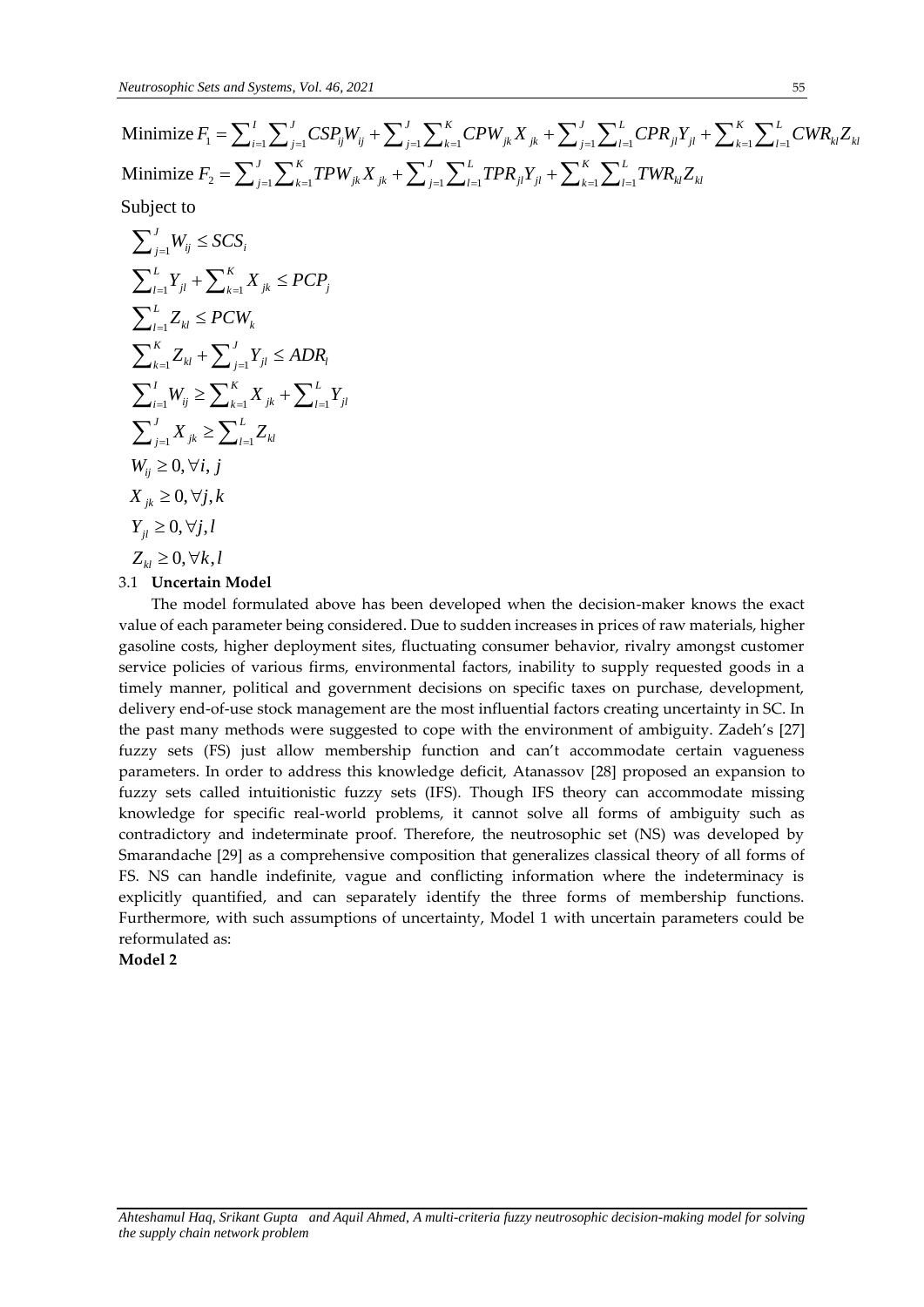$$
= -\frac{1}{2} + \frac{1}{2} + \frac{1}{2} + \frac{1}{2} + \frac{1}{2} + \frac{1}{2} + \frac{1}{2} + \frac{1}{2} + \frac{1}{2} + \frac{1}{2} + \frac{1}{2} + \frac{1}{2} + \frac{1}{2} + \frac{1}{2} + \frac{1}{2} + \frac{1}{2} + \frac{1}{2} + \frac{1}{2} + \frac{1}{2} + \frac{1}{2} + \frac{1}{2} + \frac{1}{2} + \frac{1}{2} + \frac{1}{2} + \frac{1}{2} + \frac{1}{2} + \frac{1}{2} + \frac{1}{2} + \frac{1}{2} + \frac{1}{2} + \frac{1}{2} + \frac{1}{2} + \frac{1}{2} + \frac{1}{2} + \frac{1}{2} + \frac{1}{2} + \frac{1}{2} + \frac{1}{2} + \frac{1}{2} + \frac{1}{2} + \frac{1}{2} + \frac{1}{2} + \frac{1}{2} + \frac{1}{2} + \frac{1}{2} + \frac{1}{2} + \frac{1}{2} + \frac{1}{2} + \frac{1}{2} + \frac{1}{2} + \frac{1}{2} + \frac{1}{2} + \frac{1}{2} + \frac{1}{2} + \frac{1}{2} + \frac{1}{2} + \frac{1}{2} + \frac{1}{2} + \frac{1}{2} + \frac{1}{2} + \frac{1}{2} + \frac{1}{2} + \frac{1}{2} + \frac{1}{2} + \frac{1}{2} + \frac{1}{2} + \frac{1}{2} + \frac{1}{2} + \frac{1}{2} + \frac{1}{2} + \frac{1}{2} + \frac{1}{2} + \frac{1}{2} + \frac{1}{2} + \frac{1}{2} + \frac{1}{2} + \frac{1}{2} + \frac{1}{2} + \frac{1}{2} + \frac{1}{2} + \frac{1}{2} + \frac{1}{2} + \frac{1}{2} + \frac{1}{2} + \frac{1}{2} + \frac{1}{2} + \frac{1}{2} + \frac{1}{2} + \frac{1}{2} + \frac{1}{2} + \frac{1}{2} + \frac{1}{2} + \frac{1}{2} + \frac{1}{2} + \frac{1}{
$$

where, the uncertain parameters  $\r{CSP, CPW, \tilde{CPR}, \tilde{CWR}, \tilde{TPW}, \tilde{TPR}, \tilde{TWR}, \tilde{SCS}}$  and ~ *ADR* are assumed to hold the neutrosophic sets assumptions (detail see Liang et al. [18] ). Let us assumed that  $\delta_{\substack{cSP \ cSP}}$ ,  $\gamma_{\substack{cSP \ cSP}}$  = [0,1] and  $CSP_1, CSP_2, CSP_3 \in \mathbb{R}$  such that  $CSP_1 \leq CSP_2 \leq CSP_3$ . Then a single-value triangular neutrosophic number  $\widetilde{CSP} = \Big((CSP_1, CSP_2, CSP_3); \delta_{\widetilde{CSP}}, \varphi_{\widetilde{CSP}}, \gamma_{\widetilde{CSP}}\Big)$ 

osophic number  $\tilde{CSP} = \left( (CSP_1, CSP_2, CSP_3); \delta_{\tilde{CSP}}, \varphi_{\tilde{CSP}}, \gamma_{\tilde{CSP}} \right)$  is a<br>
on the real line set  $\Re$ , whose truth-membership,<br> *CSP* – CSP<sub>1</sub>),  $CSP_1 \leq CSP \leq CSP_2$ <br>  $(\overline{CSP_2 - CSP_1}), \overline{CSP_1} \leq CSP \leq CSP_2$ special neutrosophic set on the real line set , whose truth-membership, set on the real line set  $\Re$ , whos<br>
rship, and falsity-membership functions are given as for<br>  $\begin{cases} \delta_{\substack{c \ \text{is} \ \text{resp}}} \frac{(CSP - CSP_1)}{(CSP_2 - CSP_1)}, & CSP_1 \leq CSP \leq CSP_2 \end{cases}$ 

special neutrosophic set on the real line set 
$$
\Re
$$
, whose truth-membreship,  
indeterminacy-membership, and falsity-membership functions are given as follows:  

$$
\mu_{\substack{c}_{\rm GP}}(CSP) = \begin{cases} \n\delta_{\substack{c,r \\ \text{CSP}}} \cdot (CSP - CSP_1), & CSP_1 \leq CSP \leq CSP_2 \\ \n\delta_{\substack{c,r \\ \text{CSP}}} \cdot (CSP_2 - CSP_1), & CSP_1 \leq CSP \leq CSP_2 \\ \n\delta_{\substack{c,r \\ \text{CSP}}} \cdot (CSP_2 - CSP_2), & CSP_1 \leq CSP \leq CSP_3 \\ \n0, & otherwise \n\end{cases} \tag{9}
$$
\n
$$
\mu_{\substack{c_{\rm SP} \\ \text{CSP}}} \cdot (CSP_2 - CSP + \varphi_{\substack{c_{\rm SP} \\ \text{CSP}}} \cdot (CSP - CSP_1))
$$
\n
$$
\mu_{\substack{c_{\rm SP} \\ \text{CSP}}} \cdot (CSP_2 - CSP_1) \cdot (CSP_2 - CSP_1) \cdot (CSP_2 - CSP_2) \cdot (CSP_2 - CSP_2) \cdot (CSP_2 - CSP_2) \cdot (CSP_2 - CSP_2) \cdot (CSP_3 - CSP_2) \cdot (CSP_3 - CSP_2) \cdot (CSP_3 - CSP_2) \cdot (CSP_3 - CSP_2) \cdot (CSP_3 - CSP_2) \cdot (CSP_3 - CSP_2) \cdot (CSP_3 - CSP_2) \cdot (CSP_3 - CSP_2) \cdot (CSP_3 - CSP_2) \cdot (CSP_3 - CSP_2) \cdot (CSP_3 - CSP_2) \cdot (CSP_3 - CSP_2) \cdot (CSP_3 - CSP_2) \cdot (CSP_3 - CSP_2) \cdot (CSP_3 - CSP_2) \cdot (CSP_3 - CSP_2) \cdot (CSP_3 - CSP_2) \cdot (CSP_3 - CSP_2) \cdot (CSP_3 - CSP_2) \cdot (CSP_3 - CSP_2) \cdot (CSP_3 - CSP_2) \cdot (CSP_3 - CSP_2) \cdot (CSP_3 - CSP_2) \cdot (CSP_3 - CSP_2) \cdot (CSP_3 - CSP_2) \cdot (CSP_3 - CSP_2) \cdot (CSP_3 - CSP
$$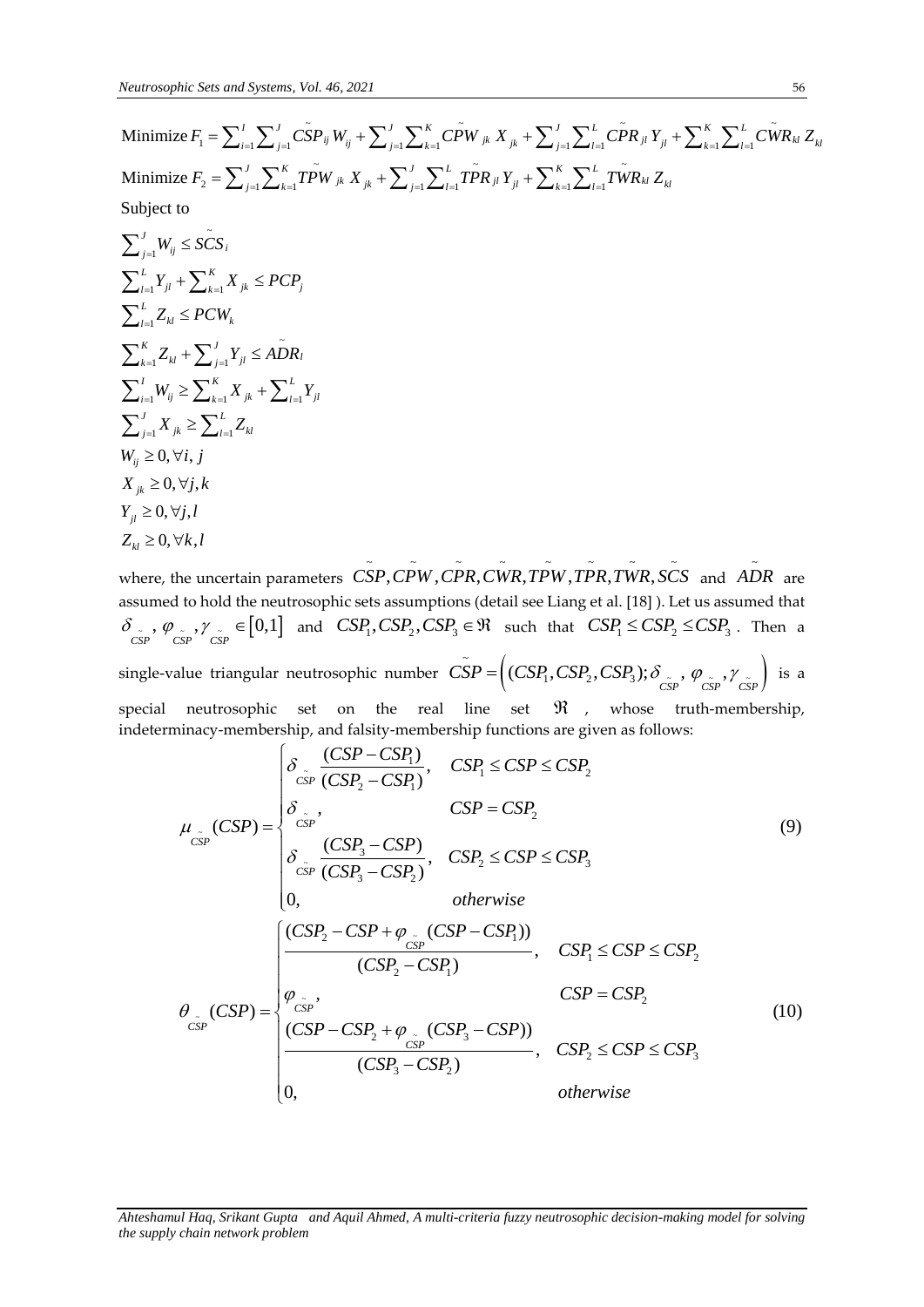*white Sets and Systems, Vol. 46, 2021*

\n
$$
\psi_{\tilde{CSP}}(CSP) = \begin{cases}\n\frac{(CSP_2 - CSP + \gamma_{\tilde{CSP}}(CSP - CSP_1))}{(CSP_2 - CSP_1)}, & CSP_1 \leq CSP \leq CSP_2 \\
\gamma_{\tilde{CSP}}, & CSP = CSP_2 \\
\frac{(CSP - CSP_2 + \gamma_{\tilde{CSP}}(CSP_3 - CSP))}{(CSP_3 - CSP_2)}, & CSP_2 \leq CSP \leq CSP_3 \\
0, & otherwise\n\end{cases}
$$
\n(11)

where  $\delta_{\substack{cSP \ cSP}}$ ,  $\varphi_{\substack{cSP \ cSP}}$ ,  $\gamma_{\substack{cSP \ cSP}}$  denote the maximum truth-membership degree, minimum indeterminacy-membership degree and minimum falsity-membership degree, respectively. A single-valued triangular neutrosophic number  $\tilde{CSP} = \Big((CSP_1, CSP_2, CSP_3); \delta_{\tilde{CSP}}, \varphi_{\tilde{CSP}}, \gamma_{\tilde{CSP}}\Big)$ Noting falsity-membership degree, respectively. A<br>  $\tilde{CSP} = \Big((CSP_1, CSP_2, CSP_3); \delta_{\tilde{CSP}}, \varphi_{\tilde{CSP}}, \gamma_{\tilde{CSP}}\Big)$  may express an ill-defined quantity about *CSP*, which is approximately equal to *CSP*. Then, the score function for the *CSP* is obtained by using the equation (12), which is given below:<br>  $S(\tilde{CSP}) = \frac{1}{16}(CSP_1 + CSP_2 + CSP_3) \times (2 + \delta_{\tilde{CSP}} - \varphi_{\tilde{CSP}} - \gamma_{\tilde{CSP}})$  (12)

$$
S(\tilde{CSP}) = \frac{1}{16}(CSP_1 + CSP_2 + CSP_3) \times (2 + \delta_{\tilde{CSP}} - \varphi_{\tilde{CSP}} - \gamma_{\tilde{CSP}})
$$
(12)

The same holds for other uncertain parameters.

### **3.2 Neutrosophic Compromise Programming**

An approach to solving the multi-optimization problem has been implemented based on the NS principle. The neutrosophical compromise goal programming solution is based on the principle of NS, which consists of optimization of three membership functions such as optimizing the degree of truth and indeterminacy and decreasing the extent of falsity membership. Firstly, the bounds for each objective function have been defined to construct the three different types of membership functions for the formulated multi-objective SC problem. The upper  $U_t$ ,  $\forall t$  and lower  $L_t$ ,  $\forall t$ values for the neutrosophical problem for case minimization have therefore been determined as:

 $U_t^F = U_t^T$ ,  $L_t^F = L_t^T + q_t(U_t^T - L_t^T)$ ,  $\forall t$  for falsity membership  $U_t^I = L_t^T + q_t(U_t^T - L_t^T), L_t^I = L_t^T$ ,  $\forall t$  for Indeterminacy membership for truth membership  $U_t^T = U_t$ ,  $L_t^T = L_t$ ,  $\forall t$ 

Where  $q_t$  and  $q_t$  are sensitivity variables for falsity and indeterminacy membership functions shall be selected by the decision-maker, and based on these sensitivity variables, the three different types of membership function for the neutrosophical problem can be constructed as follows:

$$
\mu_t^T = \begin{cases}\n1, & F_t \le L_t^T \\
\frac{U_t^T - F_t}{U_t^T - L_t^T}, & L_t^T \le F_t \le U_t^T \\
0, & F_t \ge U_t^T\n\end{cases}
$$
\n
$$
\sigma_t^I = \begin{cases}\n1, & F_t \le L_t^I \\
\frac{U_t^I - F_t}{U_t^I - L_t^I}, & L_t^I \le F_t \le U_t^I \\
0, & F_t \ge U_t^I\n\end{cases}
$$
\n
$$
\nu_t^F = \begin{cases}\n0, & F_t \le L_t^F \\
\frac{F_t - L_t^F}{U_t^F - L_t^F}, & L_t^F \le F_t \le U_t^F \\
1, & F_t \ge U_t^F\n\end{cases}
$$

*Ahteshamul Haq, Srikant Gupta and Aquil Ahmed, A multi-criteria fuzzy neutrosophic decision-making model for solving the supply chain network problem*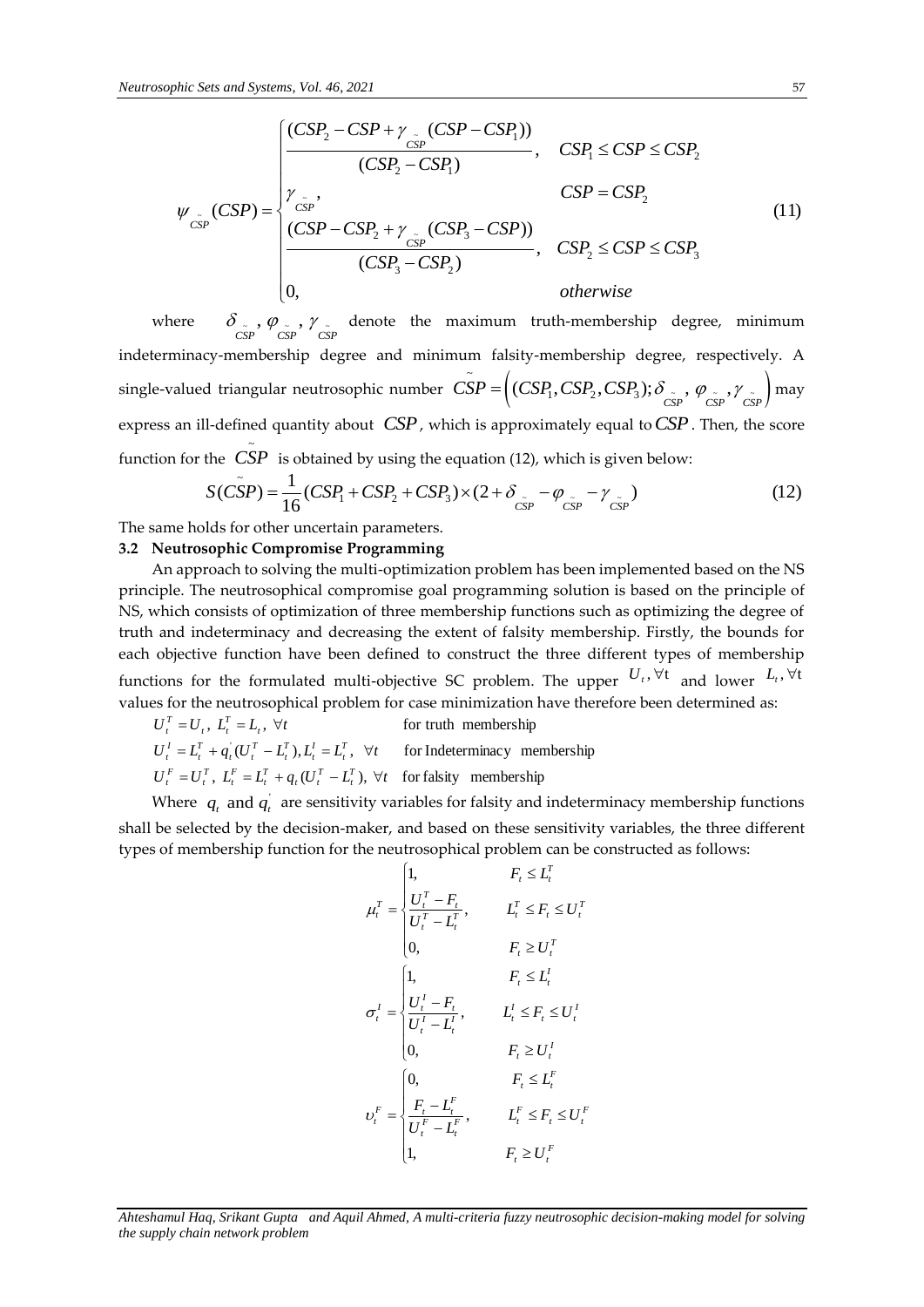



Where, we trying to maximize the Truth  $(\mu_i^T)$  and Indeterminacy  $(\sigma_i^I)$  membership functions; and also trying to minimize the falsity  $(v<sub>t</sub><sup>F</sup>)$  membership functions. Following the optimization process introduced by (Bellman and Zadeh, [30]; Rizk-Allah et al., [31]; Das et al. [32]; Khan et al. [33]), the multi-objective SCN neutrosophical optimization model can be formulated as follows: **Model 2(a)**

```
Max min
Max min
Min max
                           \mu_t^I\sigma_t^l\boldsymbol{v}_{\! \! \scriptscriptstyle t}^{\boldsymbol{F}}
```
Subject to

$$
\sum_{j=1}^{J} W_{ij} \leq \tilde{SCS}_{i}
$$
\n
$$
\sum_{l=1}^{L} Y_{jl} + \sum_{k=1}^{K} X_{jk} \leq PCP_{j}
$$
\n
$$
\sum_{l=1}^{L} Z_{kl} \leq PCW_{k}
$$
\n
$$
\sum_{k=1}^{K} Z_{kl} + \sum_{j=1}^{J} Y_{jl} \leq A\tilde{D}R_{l}
$$
\n
$$
\sum_{i=1}^{I} W_{ij} \geq \sum_{k=1}^{K} X_{jk} + \sum_{l=1}^{L} Y_{jl}
$$
\n
$$
\sum_{j=1}^{J} X_{jk} \geq \sum_{l=1}^{L} Z_{kl}
$$
\n
$$
W_{ij} \geq 0, \forall i, j
$$
\n
$$
X_{jk} \geq 0, \forall j, l
$$
\n
$$
Z_{kl} \geq 0, \forall k, l
$$

It is not easy to solve the above model (2a) with the presence of three objective functions, therefore with the help of auxiliary parameters, the model (2a) can be transformed into a single objective model, given below:

*Ahteshamul Haq, Srikant Gupta and Aquil Ahmed, A multi-criteria fuzzy neutrosophic decision-making model for solving the supply chain network problem*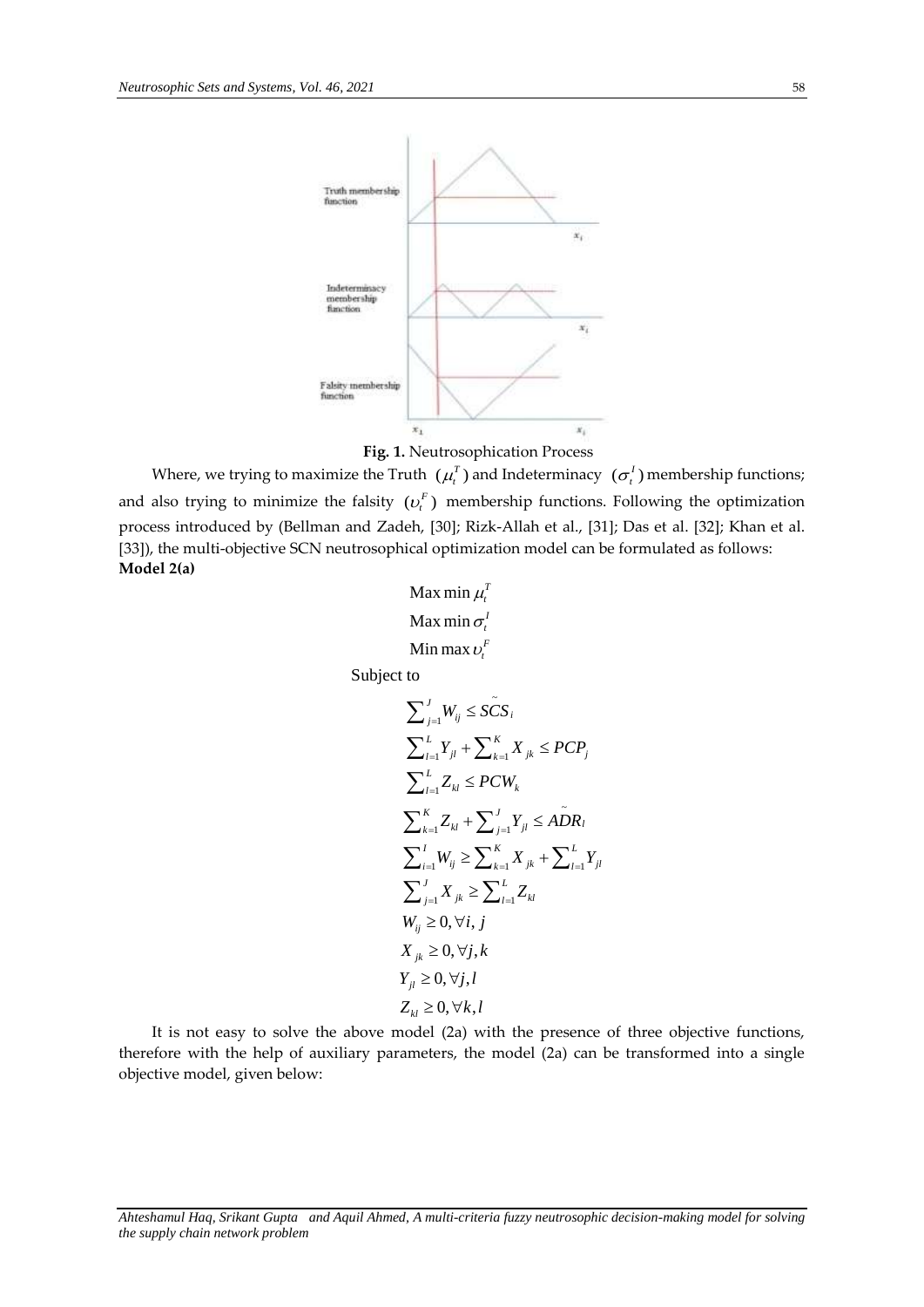**Model 2(b)**

$$
\text{Maximize } \sum_{t=1}^{2} (\mu_t + \sigma_t - v_t)
$$

Subject to

to  
\n
$$
\mu_t^T \ge \mu_t, \forall t
$$
\n
$$
\sigma_t^T \ge \sigma_t, \forall t
$$
\n
$$
\nu_t^T \le \nu_t, \forall t
$$
\n
$$
\mu_t \ge \sigma_t, \forall t
$$
\n
$$
\mu_t \ge \nu_t, \forall t
$$
\n
$$
\mu_t + \sigma_t + \nu_t \le 3, \forall t
$$

## constraints of model 2(a)

The above Model 2(b) has been used to get the compromise solution of the formulated problem.

### **4. Numerical Illustration**

In view of demonstrating the method established, we considered the fictional scenario of modeling and optimizing a SC network situation, with some imprecise data being considered on it, described by neutrosophical triangular fuzzy numbers. We assumed a network consisting of multiple numbers of suppliers, multiple numbers of production plants, multiple numbers of warehouses and multiple numbers of distributors, in various regional areas or places. Five suppliers are assumed to distribute the raw resources to four manufacturing plants. The delivery network consists of six warehouses where, before being shipped out to eight distributors, goods are temporarily positioned and processed, and eventually, items are shipped out to many consumers. The imprecise information in Tables 1-8 are listed below:

| Supplier       | <b>Manufacturing Plant</b> |                       |                   |                    |  |  |  |
|----------------|----------------------------|-----------------------|-------------------|--------------------|--|--|--|
|                | $P_1$                      | $P_2$                 | $P_3$             | $P_4$              |  |  |  |
| S <sub>1</sub> | ((196, 199, 202))          | ((89, 93, 97);        | ((146, 148, 150)) | ((194, 196, 198))  |  |  |  |
|                | 0.3, 0.4, 0.5)             | 0.6, 0.7, 0.8         | 0.2, 0.3, 0.4     | 0.1, 0.2, 0.3      |  |  |  |
| S <sub>2</sub> | ((294,306,312))            | $((146, 148, 150))$ ; | ((194, 196, 198)) | (((196, 199, 202)) |  |  |  |
|                | 0.6, 0.8, 0.9              | 0.2, 0.3, 0.4         | 0.1, 0.2, 0.3     | 0.3, 0.4, 0.5)     |  |  |  |
| S <sub>3</sub> | ((491, 499, 507);          | ((119, 121, 123))     | ((204, 206, 208)) | ((202, 205, 208))  |  |  |  |
|                | 0.1, 0.2, 0.3              | 0.4, 0.5, 0.6         | 0.1, 0.2, 0.3     | 0.3, 0.4.0.5)      |  |  |  |
| S <sub>4</sub> | ((389, 394, 399))          | ((296,300,304))       | ((239, 244, 249)) | ((296,300,304))    |  |  |  |
|                | 0.7, 0.8, 0.9              | 0.5, 0.6, 0.7         | 0.7, 0.8, 0.9     | 0.5, 0.6, 0.7      |  |  |  |
| S 5            | ((591, 599, 607);          | ((689, 691, 693))     | ((296,300,304))   | ((339,341,345))    |  |  |  |
|                | 0.3, 0.4.0.5)              | 0.3, 0.4, 0.5)        | 0.5, 0.6, 0.7     | 0.4, 0.5, 0.6      |  |  |  |

Table 1. Uncertain Transportation Cost from the Supplier to the Manufacturing Plant.

Table 2. Uncertain Transportation Cost from the Plant to the Distributor.

| Plant |               | Distributor     |               |                |                |                |                |                |
|-------|---------------|-----------------|---------------|----------------|----------------|----------------|----------------|----------------|
|       | $D_1$         | $D_2$           | $D_3$         | $D_4$          | D <sub>5</sub> | $D_6$          | $D_7$          | $D_8$          |
|       | ((296,300)    | ((429, 432, 43) | (341, 344, 3) | ((429,432,4)   | ((204, 206, 2  | (339,341,3)    | ((391, 394, 3) | ((469, 471, 4) |
| $P_1$ | ,304);        | 6);             | $47$ ;        | 36);           | (08);          | 45;            | 96;            | 73);           |
|       | 0.5, 0.6, 0.  | 0.4, 0.5, 0.6   | 0.6, 0.8, 0.9 | 0.4, 0.5, 0.6  | 0.1, 0.2, 0.3  | 0.4, 0.5, 0.6  | 0.6, 0.7, 0.8  | 0.1, 0.2, 0.3  |
|       | $\mathcal{L}$ |                 |               |                |                |                |                |                |
|       | (339,341)     | ((491, 494, 49) | ((294,300,3   | ((371, 374, 3) | ((269, 272, 2  | ((371, 374, 3) | ((469, 471, 4) | (431, 435, 4)  |
| $P_2$ | ,345);        | 6);             | $06$ :        | $78$ :         | $75$ :         | 78;            | 73);           | $39$ ;         |
|       | 0.4, 0.5, 0.  | 0.2, 0.3, 0.4   | 0.2, 0.3, 0.4 | 0.5, 0.6, 0.7  | 0.7, 0.8, 0.9  | 0.5, 0.6, 0.7  | 0.1, 0.2, 0.3  | 0.7, 0.8, 0.9  |
|       | 6)            |                 |               |                |                |                |                |                |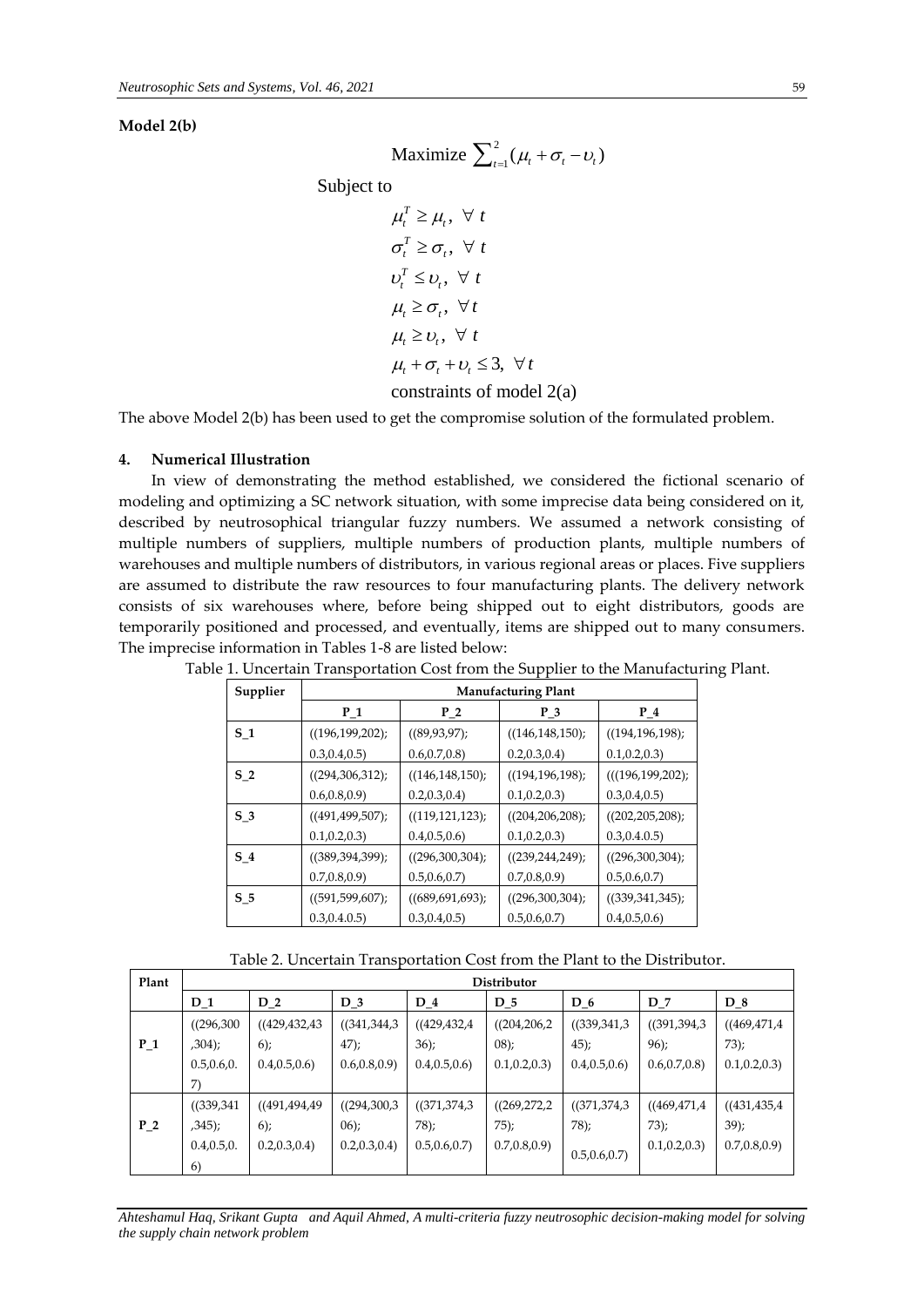$\mathbf{r}$ 

|       | ((431, 435)   | ((469, 472, 47) | (341, 343, 3) | (339,341,3)    | ((296, 298, 3  | (369,371,3     | ((431, 435, 4) | ((469, 471, 4) |
|-------|---------------|-----------------|---------------|----------------|----------------|----------------|----------------|----------------|
| $P_3$ | ,439);        | $5)$ ;          | $46$ :        | $45$ :         | $00$ :         | 24);           | 39;            | $73$ :         |
|       | 0.7, 0.8, 0.  | 0.1, 0.2, 0.3   | 0.7, 0.8, 0.9 | 0.4, 0.5, 0.6  | 0.1, 0.2, 0.3  | 0.3, 0.4, 0.5) | 0.7, 0.8, 0.9  | 0.1, 0.2, 0.3  |
|       | 9)            |                 |               |                |                |                |                |                |
|       | ((489, 492)   | ((431, 435, 43) | (319,321,3    | ((391, 394, 3) | (319,321,3     | (386,388,4)    | ((319, 321, 3  | (431, 435, 4)  |
| $P_4$ | ,495);        | 8);             | 24);          | $96$ :         | 23)            | $00$ :         | 23)            | 39;            |
|       | 0.5, 0.6, 0.  | 0.3, 0.4.0.5)   | 0.5, 0.6, 0.7 | 0.6, 0.7, 0.8  | 0.3, 0.4, 0.5) | 0.3, 0.4, 0.5) | 0.3, 0.4, 0.5) | 0.7, 0.8, 0.9  |
|       | $\mathcal{L}$ |                 |               |                |                |                |                |                |

Table 3. Uncertain Transportation Cost from the Manufacturing Plant to the Warehouse.

| Plant          |                   | Warehouses            |                   |                   |                   |                     |  |  |  |
|----------------|-------------------|-----------------------|-------------------|-------------------|-------------------|---------------------|--|--|--|
|                | $W_1$             | $W_2$                 | $W_3$             | $W_4$             | W 5               | $W_6$               |  |  |  |
| $P_1$          | ((296,300,304))   | $((144, 148, 152))$ ; | ((196, 199, 202)) | ((196, 199, 202)) | ((121, 123, 125)) | ((296,300,304))     |  |  |  |
|                | 0.5, 0.6, 0.7     | 0.2, 0.3, 0.4         | 0.3, 0.4, 0.5)    | 0.3, 0.4, 0.5)    | 0.3, 0.4.0.5)     | 0.5, 0.6, 0.7       |  |  |  |
| P <sub>2</sub> | ((389, 392, 395)) | ((121, 123, 125))     | ((219, 221, 225)) | ((241, 244, 247)) | ((269, 271, 273)) | $((311,313,317))$ ; |  |  |  |
|                | 0.2, 0.3, 0.4     | 0.3, 0.4.0.5)         | 0.4, 0.5, 0.6     | 0.6, 0.7, 0.8     | 0.3, 0.4, 0.5)    | 0.4, 0.5, 0.6       |  |  |  |
| $P_3$          | ((541, 545, 548)) | $((144, 148, 152))$ ; | ((196, 199, 202)) | ((296,300,304))   | ((241, 244, 247)) | ((296,300,304))     |  |  |  |
|                | 0.7, 0.8, 0.9     | 0.2, 0.3, 0.4         | 0.3, 0.4, 0.5)    | 0.5, 0.6, 0.7     | 0.6, 0.7, 0.8     | 0.5, 0.6, 0.7       |  |  |  |
| $P_4$          | ((639, 641, 643)) | ((341, 344, 347))     | ((296,300,304))   | ((121, 123, 125)) | ((294, 296, 298)) | ((301, 303, 307))   |  |  |  |
|                | 0.6, 0.7, 0.8     | 0.6, 0.8, 0.9         | 0.5, 0.6, 0.7     | 0.3, 0.4.0.5)     | 0.4, 0.5, 0.6     | 0.4, 0.5, 0.6       |  |  |  |

Table 4. Uncertain Transportation Cost from the Warehouses to the Distributor.

| Ware  |                | Distributor    |                |                |                |                |                |                |  |
|-------|----------------|----------------|----------------|----------------|----------------|----------------|----------------|----------------|--|
| house | $D_1$          | $D_2$          | $D_3$          | $D_4$          | $D_5$          | $D_6$          | $D_7$          | $D_8$          |  |
|       | ((146, 148, 1  | (179, 182, 1   | ((161, 163, 1  | ((169, 171, 1  | ((169, 171, 1  | ((194, 196, 1  | ((181, 184, 1  | ((164, 166, 16 |  |
| $W_1$ | $50$ ;         | 83);           | $65$ );        | 73);           | 73);           | 98;            | 87;            | 8);            |  |
|       | 0.3, 0.4, 0.5) | 0.1, 0.2, 0.3  | 0.5, 0.6, 0.7  | 0.3, 0.4, 0.5) | 0.3, 0.4, 0.5) | 0.1, 0.2, 0.3  | 0.1, 0.2, 0.3) | 0.1, 0.2, 0.3  |  |
|       | ((109, 111, 1  | ((191, 193, 1  | ((164, 166, 1  | ((166, 168, 1  | (179, 181, 1   | ((181, 184, 1  | (179, 181, 1)  | ((172, 174, 17 |  |
| $W_2$ | 13);           | 95;            | $68$ ;         | 70;            | 84);           | 87;            | 84);           | 6)             |  |
|       | 0.2, 0.3, 0.4  | 0.5, 0.6, 0.7  | 0.1, 0.2, 0.3  | 0.3, 0.4, 0.5) | 0.2, 0.4, 0.5) | 0.1, 0.2, 0.3  | 0.2, 0.4, 0.5) | 0.7, 0.8, 0.9  |  |
|       | ((121, 124, 1  | ((189, 191, 1  | ((131, 134, 1  | ((176, 179, 1  | (179, 181, 1)  | ((181, 184, 1  | ((181, 184, 1  | ((169, 171, 17 |  |
| $W_3$ | 28;            | $94$ ;         | 37);           | 83);           | 84);           | 87);           | 87;            | $3)$ ;         |  |
|       | 0.5, 0.6, 0.7  | 0.3, 0.4, 0.5) | 0.5, 0.6, 0.7  | 0.1, 0.2, 0.3  | 0.2, 0.4, 0.5) | 0.1, 0.2, 0.3  | 0.1, 0.2, 0.3  | 0.3, 0.4, 0.5) |  |
|       | ((126, 129, 1  | ((169, 171, 1  | ((136, 139, 1  | ((181, 184, 1  | ((189, 191, 1  | ((171, 175, 1  | (179, 181, 1)  | ((171, 174, 17 |  |
| $W_4$ | 32);           | 73);           | 42);           | $(87)$ ;       | 94);           | 80;            | 84);           | $6)$ ;         |  |
|       | 0.7, 0.8, 0.9  | 0.3, 0.4, 0.5) | 0.1, 0.2, 0.3  | 0.1, 0.2, 0.3  | 0.3, 0.4, 0.5) | 0.2, 0.4, 0.5) | 0.2, 0.4, 0.5) | 0.7, 0.8, 0.9  |  |
|       | ((136, 139, 1  | ((169, 171, 1  | ((146, 148, 1  | ((179, 181, 1  | ((191, 194, 1  | ((159, 161, 1  | ((191, 194, 1  | ((169, 171, 17 |  |
| $W_5$ | $42$ :         | 73);           | $50$ ;         | 84;            | 98;            | $64$ ;         | 96;            | $3)$ ;         |  |
|       | 0.1, 0.2, 0.3  | 0.2, 0.4, 0.5) | 0.3, 0.4, 0.5) | 0.2, 0.4, 0.5) | 0.7, 0.8, 0.9  | 0.2, 0.4, 0.5) | 0.3, 0.4, 0.5) | 0.3, 0.4, 0.5) |  |
|       | ((169, 171, 1  | (151, 153, 1)  | ((146, 148, 1  | ((191, 193, 1  | (194, 196, 1)  | ((181, 184, 1  | ((189, 191, 1  | ((164, 166, 16 |  |
| $W_6$ | 73);           | $55$ );        | 50);           | 94;            | 98;            | 87;            | 94;            | $8)$ ;         |  |
|       | 0.3, 0.4, 0.5) | 0.7, 0.8, 0.9  | 0.3, 0.4, 0.5) | 0.3, 0.4, 0.5) | 0.1, 0.2, 0.3  | 0.1, 0.2, 0.3  | 0.3, 0.4, 0.5) | 0.1, 0.2, 0.3  |  |

Table 5. Uncertain Delivery Time of Item from the Plant to the Distributor.

| Plant |                    | Distributor    |                |                |                |                |                |                |
|-------|--------------------|----------------|----------------|----------------|----------------|----------------|----------------|----------------|
|       | $D_1$              | D <sub>2</sub> | $D_3$          | D 4            | D <sub>5</sub> | $D_6$          | D <sub>7</sub> | D 8            |
| $P_1$ | $((46, 49, 52))$ ; | ((64, 68, 72); | ((51, 56, 59); | ((59,61,64);   | ((36, 40, 44)) | ((46, 49, 52)) | ((71,74,78))   | ((74, 88, 94); |
|       | 0.1, 0.2, 0.3      | 0.1, 0.2, 0.3  | 0.3, 0.4, 0.5) | 0.1, 0.2, 0.3  | 0.5, 0.6, 0.7  | 0.1, 0.2, 0.3  | 0.2, 0.4, 0.5) | 0.4, 0.5, 0.6  |
| $P_2$ | ((29, 33, 37);     | ((56, 58, 60); | ((39, 41, 45)) | ((40, 44, 48)) | ((19,21,24))   | ((41, 46, 50); | ((64,76,1,3))  | ((91, 93, 95); |
|       | 0.7, 0.8, 0.9      | 0.2, 0.4, 0.5  | 0.1, 0.2, 0.3  | 0.7, 0.8, 0.9  | 0.4, 0.5, 0.6  | 0.3, 0.4, 0.5) | 0.7, 0.8, 0.9  | 0.1, 0.2, 0.3  |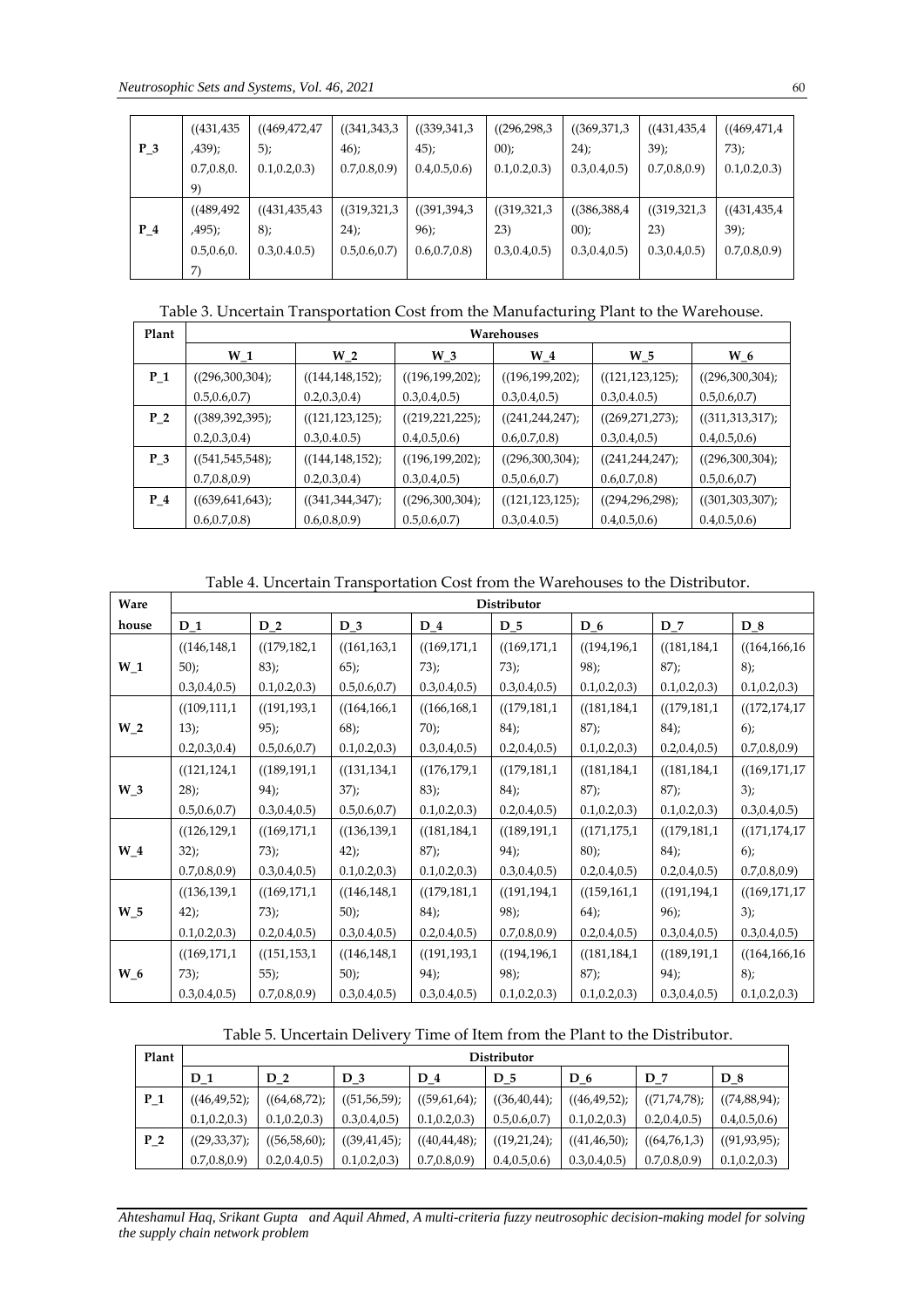| P <sub>3</sub> | $((71, 74, 78)$ ; |                                                                                                                         | $((64,76,1,3)$ $((71,74,78);$ $((76,80,84);$ |                |                |                               | $((56,60,62);$ $((66,70,74);$ $((71,74,78);$ $((89,93,96);$ |                     |
|----------------|-------------------|-------------------------------------------------------------------------------------------------------------------------|----------------------------------------------|----------------|----------------|-------------------------------|-------------------------------------------------------------|---------------------|
|                | 0.2, 0.4, 0.5)    | 0.7, 0.8, 0.9                                                                                                           | 0.2, 0.4, 0.5                                | 0.2, 0.4, 0.5) | 0.3, 0.4, 0.5) | $\vert 0.1, 0.2, 0.3 \rangle$ | 0.2, 0.4, 0.5)                                              | $\mid$ 0.3,0.4,0.5) |
| P 4            |                   | $((89,93,96))$ $((91,93,95))$ $((74,78,82))$ $((81,83,85))$ $((54,58,60))$ $((66,74,78))$ $((74,88,94))$ $((81,83,85))$ |                                              |                |                |                               |                                                             |                     |
|                | 0.3, 0.4, 0.5)    | 0.1, 0.2, 0.3                                                                                                           | 0.7, 0.8, 0.9                                | 0.7, 0.8, 0.9  | 0.5, 0.6, 0.7  | 0.5, 0.6, 0.7                 | 0.4, 0.5, 0.6                                               | 0.7, 0.8, 0.9       |

Table 6. Uncertain Delivery Time of Item from the Manufacturing Plant to the Warehouse.

|                |                | Warehouses       |                  |                |                  |                    |  |  |
|----------------|----------------|------------------|------------------|----------------|------------------|--------------------|--|--|
| Plant          | $W_1$          | W <sub>2</sub>   | $W_3$            | $W_4$          | $W_5$            | $W_6$              |  |  |
| $P_1$          | ((26,34,42))   | ((14,26,34))     | ((16,24,32))     | ((9,16,23);    | ((26,29,34);     | ((24,31,38))       |  |  |
|                | 0.7, 0.8, 0.9  | 0.2, 0.4, 0.5)   | 0.1, 0.2, 0.3    | 0.7, 0.8, 0.9  | 0.2, 0.4, 0.5)   | 0.7, 0.8, 0.9      |  |  |
| P <sub>2</sub> | ((34, 46, 54)) | $((16,24,32))$ ; | $((19,31,35))$ ; | ((26,34,42))   | $((24,31,35))$ ; | ((36,39,44);       |  |  |
|                | 0.1, 0.2, 0.3  | 0.1, 0.2, 0.3    | 0.2, 0.4, 0.5)   | 0.7, 0.8, 0.9  | 0.1, 0.2, 0.3    | 0.2, 0.4, 0.5)     |  |  |
| $P_3$          | ((51, 59, 64)) | ((54,66,72);     | ((51, 59, 64);   | ((54, 66, 72)) | ((56, 64, 72))   | ((66,74,78);       |  |  |
|                | 0.2, 0.4, 0.5) | 0.7, 0.8, 0.9    | 0.2, 0.4, 0.5)   | 0.7, 0.8, 0.9  | 0.5, 0.6, 0.7    | 0.5, 0.6, 0.7      |  |  |
| $P_4$          | ((76, 80, 84); | ((54, 66, 72))   | ((29, 33, 37);   | ((51, 59, 64)) | ((64, 68, 72);   | $((71, 74, 77))$ ; |  |  |
|                | 0.2, 0.4, 0.5) | 0.7, 0.8, 0.9    | 0.7, 0.8, 0.9    | 0.2, 0.4, 0.5) | 0.1, 0.2, 0.3    | 0.2, 0.3, 0.4      |  |  |

Table 7. Uncertain Delivery Time of Item from the Warehouse to the Distributor

| Warehouses |                    | Distributor      |                |                    |                    |                |                  |                |
|------------|--------------------|------------------|----------------|--------------------|--------------------|----------------|------------------|----------------|
|            | $D_1$              | $D_2$            | $D_3$          | $D_4$              | $D_5$              | $D_6$          | $D_7$            | $D_8$          |
| $W_1$      | ((16,24,28))       | ((14,26,34))     | ((21,29,35))   | ((26,29,34))       | $((21, 29, 35))$ ; | ((19, 22, 25)) | ((36, 40, 44))   | ((29, 33, 37); |
|            | 0.7, 0.8, 0.9      | 0.2, 0.4, 0.5)   | 0.2, 0.4, 0.5) | 0.2, 0.4, 0.5)     | 0.2, 0.4, 0.5)     | 0.7, 0.8, 0.9  | 0.5, 0.6, 0.7    | 0.7, 0.8, 0.9  |
| $W_2$      | $((19, 22, 25))$ ; | ((16,24,28))     | ((19,31,35))   | ((21,24,28))       | ((26,29,34))       | ((26, 29, 34)) | (29,35,38);      | ((21,24,28))   |
|            | 0.7, 0.8, 0.9      | 0.7, 0.8, 0.9    | 0.2, 0.4, 0.5) | 0.1, 0.2, 0.3      | 0.2, 0.4, 0.5)     | 0.2, 0.4, 0.5) | 0.2, 0.4, 0.5)   | 0.1, 0.2, 0.3  |
| $W_3$      | $((21, 29, 35))$ ; | ((14,26,34))     | ((21, 29, 35)) | $((29, 33, 37))$ ; | ((31,34,38))       | ((34, 46, 54)) | ((41, 44, 48))   | ((34, 46, 54)) |
|            | 0.2, 0.4, 0.5)     | 0.2, 0.4, 0.5)   | 0.2, 0.4, 0.5) | 0.7, 0.8, 0.9      | 0.7, 0.8, 0.9      | 0.1, 0.2, 0.3  | 0.3, 0.4, 0.5)   | 0.1, 0.2, 0.3  |
| $W_4$      | ((14,26,34))       | $((24,31,35))$ ; | ((19, 22, 25)) | ((24,31,35))       | $((24,31,35))$ ;   | ((26, 29, 34)) | $((19,31,35))$ ; | ((21, 29, 35)) |
|            | 0.2, 0.4, 0.5)     | 0.1, 0.2, 0.3    | 0.7, 0.8, 0.9  | 0.1, 0.2, 0.3      | 0.1, 0.2, 0.3      | 0.2, 0.4, 0.5) | 0.2, 0.4, 0.5)   | 0.2, 0.4, 0.5) |
| $W_5$      | ((16,24,28))       | ((19, 22, 25))   | ((16,24,28))   | ((16,24,28))       | ((34, 46, 54))     | ((34, 46, 54)) | ((36, 40, 44))   | ((41, 44, 48)) |
|            | 0.7, 0.8, 0.9      | (0.7, 0.8, 0.9)  | 0.7, 0.8, 0.9  | 0.7, 0.8, 0.9      | 0.1, 0.2, 0.3      | 0.1, 0.2, 0.3  | 0.5, 0.6, 0.7    | 0.3, 0.4, 0.5) |
| W 6        | ((16,24,28))       | ((19,31,35))     | ((14,26,34))   | ((14,26,34))       | $((29, 33, 37))$ ; | ((31, 34, 36)) | ((41, 44, 48))   | ((64, 68, 72)) |
|            | 0.7, 0.8, 0.9      | 0.2, 0.4, 0.5)   | 0.2, 0.4, 0.5) | 0.2, 0.4, 0.5)     | 0.7, 0.8, 0.9      | 0.2, 0.4, 0.5  | 0.3, 0.4, 0.5)   | 0.1, 0.2, 0.3  |

**Table 8.** Right hand side parameters

| <b>Fuzzy demand</b>   | Fuzzy supply          | Fixed capacity of plant | Fixed capacity of warehouse |
|-----------------------|-----------------------|-------------------------|-----------------------------|
| $((180, 190, 200))$ ; | ((90, 95, 100);       | 470                     | 150                         |
| 0.7, 0.8, 0.9         | 0.2, 0.4, 0.5         |                         |                             |
| ((480, 490, 500);     | ((50, 55, 60);        | 300                     | 180                         |
| 0.1, 0.2, 0.3         | 0.3, 0.4, 0.5)        |                         |                             |
| $((200, 210, 220))$ ; | ((85,90,95);          | 330                     | 160                         |
| 0.2, 0.4, 0.5)        | 0.1, 0.2, 0.3         |                         |                             |
| $((205, 215, 225))$ ; | ((65,70,75);          | 320                     | 200                         |
| 0.3, 0.4, 0.5)        | 0.4, 0.5, 0.6         |                         |                             |
| $((290,300,310))$ ;   | ((60, 65, 70);        |                         | 180                         |
| 0.4, 0.5, 0.6         | 0.7, 0.8, 0.9         |                         |                             |
|                       | $((105, 110, 115))$ ; |                         | 220                         |
|                       | 0.4, 0.5, 0.6         |                         |                             |
|                       | $((110, 115, 120))$ ; |                         |                             |
|                       | 0.5, 0.6, 0.7         |                         |                             |
|                       | ((80, 85, 90);        |                         |                             |
|                       | 0.3, 0.4, 0.5)        |                         |                             |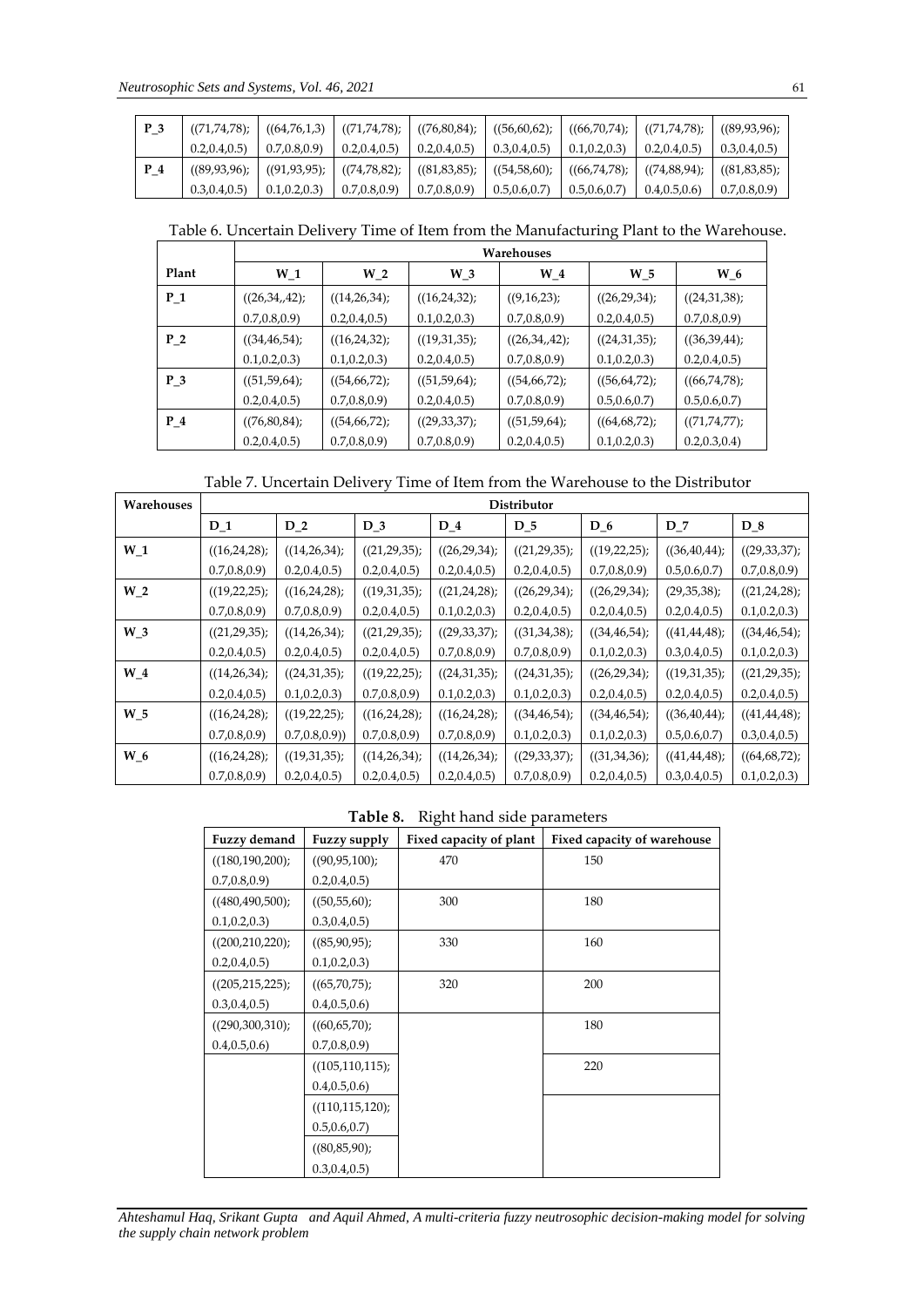By using all the information given in the table from 1 to 8, the multi-objective SC problem has been formulated. With the presence of uncertainty, the model cannot be solved directly; therefore, the crisp model has been obtained by using the equation (12). Before solving the formulated non-linear multi-objective SC model, the feasibility of the formulated is determined by using the LINGO software (LINGO software is a comprehensive tool designed to make building and solving Linear and Nonlinear (convex and non-convex) programming problem) by determining the lower and upper bound of both the objective functions. LINGO software includes identification of the infeasibility and unboundness of the formulated linear and non-linear model. The Solver Status box of LINGO software details the model classification (linear, non-linear or other), state of the current solution (whether local or global optimum, feasible or infeasible, etc.), the value of the objective function, the infeasibility of the model (amount constraints are violated by), and the number of iterations required to solve the model.

After checking the feasibility of the model construct, the next task is to solve the formulated multi-objective SC model by using the neutrosophic compromise programming. Neutrosophic compromise programming has the key advantage over the other techniques because it helps the decision-makers to consider three categories of membership functions (truth degree, falsity degree or degree of indeterminacy) and while other techniques employed for solving a multi-objective model only takes one membership function dependent on both upper and lower limits of the objective functions. For solving the formulated problem, decision-maker first solve the multiple objective optimization problem by considering a single objective at a time and ignoring the others objectives with the given set of constraints. The solution thus obtained is consider as the idle solution for each of the objective functions and helps in the determination of aspiration level to each of the objective functions. The bounds for the two objective functions are determined as:

The truth membership functions for the first and second objective functions are constructed as follows.

$$
\mu_1^T(F_1(x)) = \begin{cases}\n1 & \text{if } F_1(x) < 278631.5 \\
\frac{394228.8 - F_1(x)}{394228.8 - 278631.5} & \text{if } F_1(x) \in [278631.5, 394228.8] \\
0 & \text{if } F_1(x) > 394228.8\n\end{cases}
$$
\n
$$
\mu_2^T(F_2(x)) = \begin{cases}\n1 & \text{if } F_2(x) < 25273.76 \\
\frac{28307.68 - F_2(x)}{28307.68 - 25273.76} & \text{if } F_2(x) \in [25273.76, 28307.68] \\
0 & \text{if } F_2(x) > 28307.68\n\end{cases}
$$

The Indeterminacy membership functions for the first and second objective functions are constructed as follows.

$$
\sigma_1^I(F_1(x)) = \begin{cases}\n1 & \text{if } F_1(x) < 278631.5 \\
\frac{382669.07 - F_1(x)}{382669.07 - 278631.5} & \text{if } F_1(x) \in [278631.5,382669.07] \\
0 & \text{if } F_1(x) > 382669.07 \\
\frac{28004.288 - F_2(x)}{28004.288 - 25273.76} & \text{if } F_2(x) \in [25273.76,28004.288] \\
0 & \text{if } F_2(x) > 28004.288\n\end{cases}
$$

The falsity membership functions for the first and second objective functions are constructed as follows.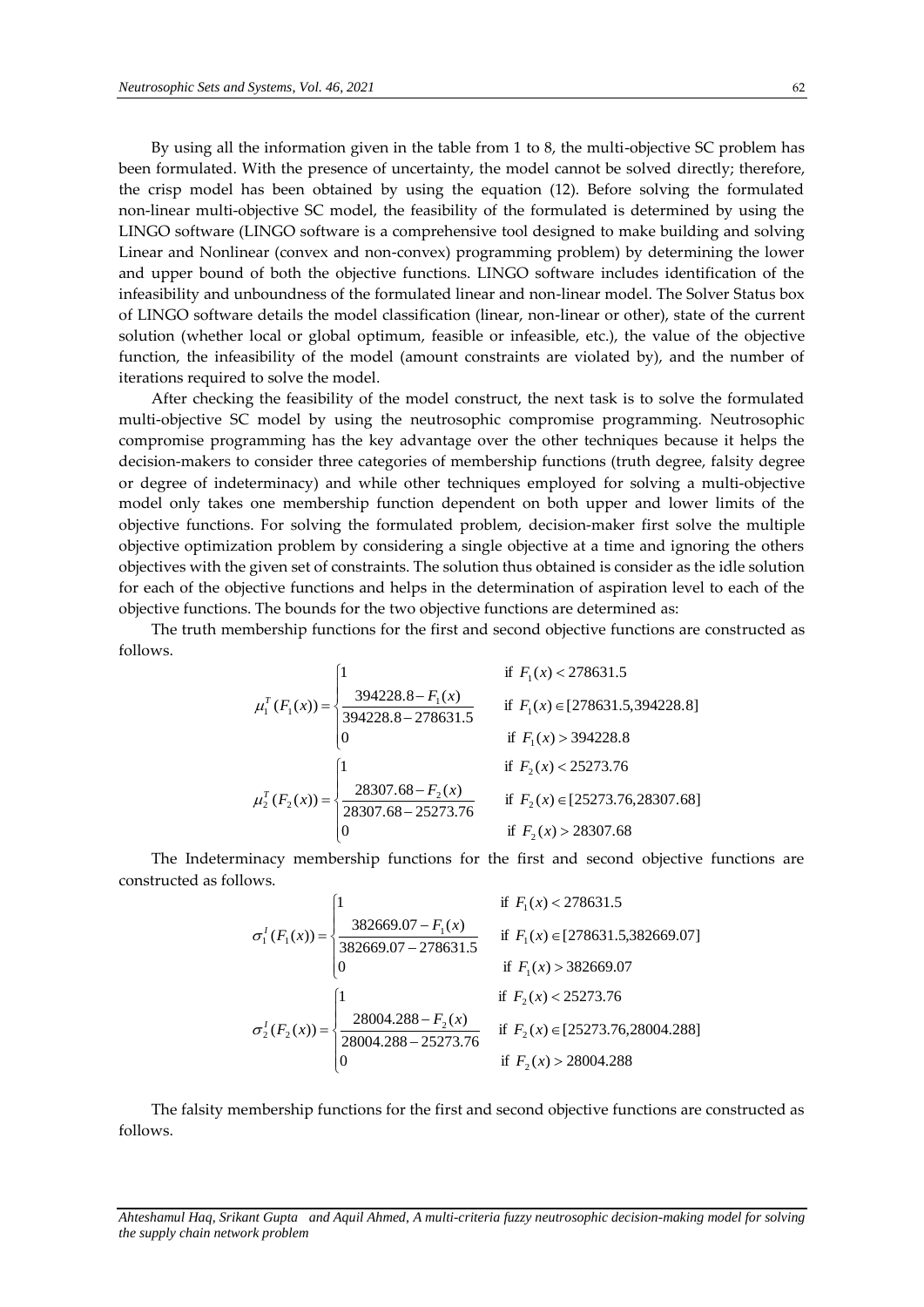$$
v_1^F(F_1(x)) = \begin{cases} 0 & \text{if } F_1(x) < 290191.23\\ \frac{F_1(x) - 290191.23}{394228.8 - 290191.23} & \text{if } F_1(x) \in [290191.23, 394228.8] \\ 1 & \text{if } F_1(x) > 394228.8 \end{cases}
$$

$$
v_2^F(F_2(x)) = \begin{cases} 0 & \text{if } F_2(x) < 25577.152\\ \frac{F_2(x) - 25577.152}{28307.68 - 25577.152} & \text{if } F_2(x) \in [25577.152, 28307.68] \\ 1 & \text{if } F_2(x) > 28307.68 \end{cases}
$$

After combining all the membership function together, the compromise solution for the multi-objective SC neutrosophic model is obtained as:

$$
F_1 = 304305.60, F_2 = 25742.69, \mu_1^T = 0.7779007, \sigma_1^T = 0.7532231, \nu_1^F = 0.1356658,
$$
  
\n
$$
\mu_2^T = 0.8454378, \sigma_2^T = 0.8282642, \nu_2^F = 0.06062465, W_{11} = 135, W_{14} = 47, W_{22} = 275,
$$
  
\n
$$
W_{24} = 9, W_{32} = 198, X_{14} = 135, X_{22} = 177, X_{44} = 56, Y_{21} = 93, Y_{24} = 31, Y_{25} = 63,
$$
  
\n
$$
Y_{26} = 109, Z_{22} = 54, Z_{23} = 88, Z_{24} = 35, Z_{47} = 110, Z_{48} = 81
$$

After using the neutrosophic compromise programming, the total minimum transportation cost incurred from various multiple sources to different distributors through multiple plants and warehouses is 304305*:*60; furthermore, the minimum delivery time taken from various multiple sources to different distributors through multiple plants and warehouses is 25742*:*69. The final finished goods quantity to be shipped from various multiple plants to various warehouses is 368 units; the quantity to be shipped from various multiple plants to various distributors is 296 units; the quantity to be shipped from various multiple warehouses to various distributors is 368 units. We have also compared the proposed work of neutrosophic compromise programming with other well-known techniques used to solve the multi-objective model. The used approach of neutrosophic compromise programming is based on three different types of membership functions, i.e., the degree of truth and indeterminacy and the extent of falsity membership that provides more flexibility in decision making process. To show the efficacy of the proposed work, the formulated model has been solved by using three different approaches namely, simple additive approach, simple weighted additive approach, and pre-emptive goal programming approach. The obtained result has been presented in below Fig. 2, shows the supremacy of the proposed work over other methods.



**Fig. 2** Result Comparison

*Ahteshamul Haq, Srikant Gupta and Aquil Ahmed, A multi-criteria fuzzy neutrosophic decision-making model for solving the supply chain network problem*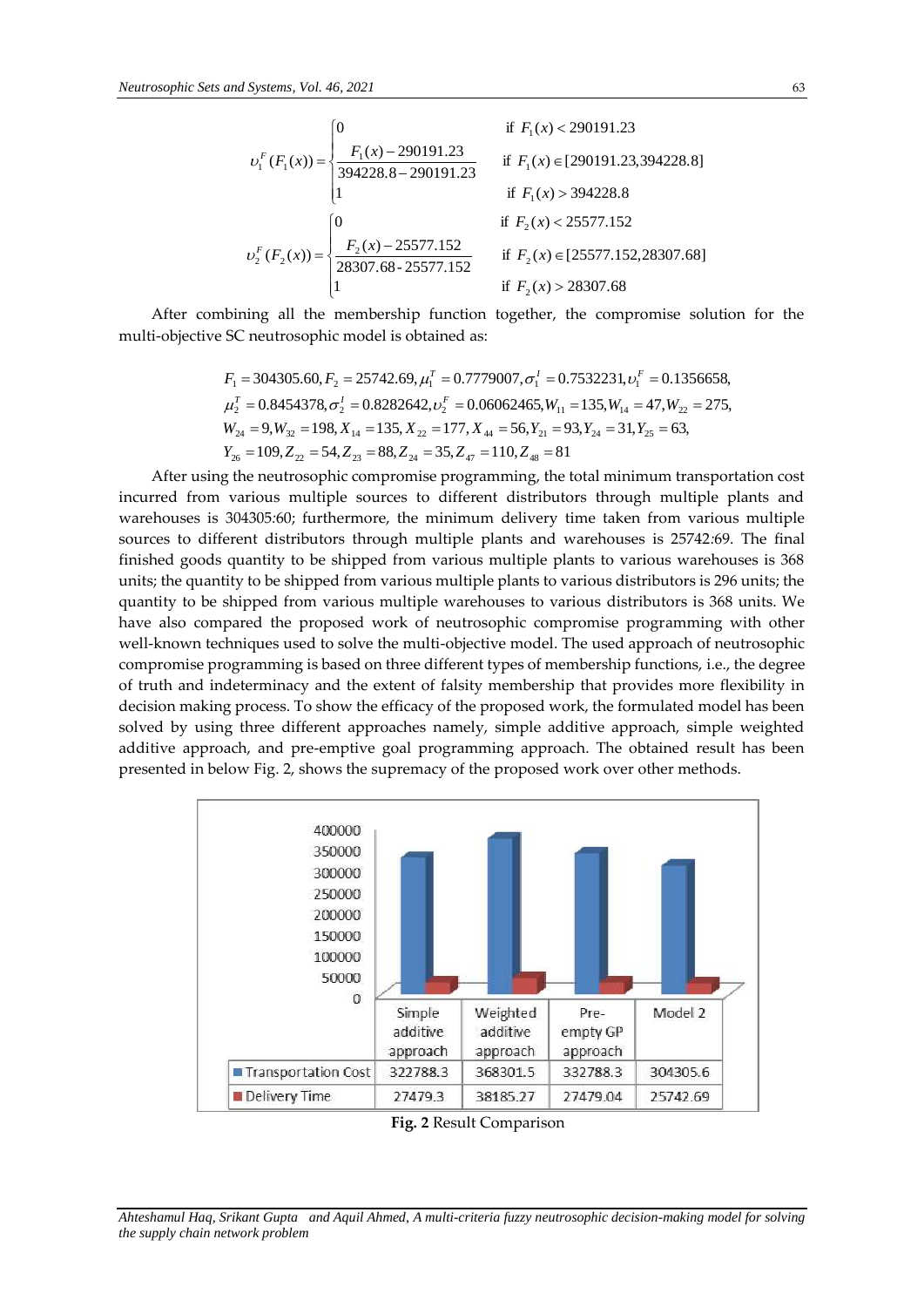After obtaining the deterministic form of each of neutrosophical triangular fuzzy number by using the equation number (12), and also after constructing the membership function of each of the objective functions (using lower and upper bound), different approaches namely, simple additive approach, simple weighted additive approach, and pre-emptive goal programming approach has been used over model (2a) for getting the compromise solution. Simple additive approach (Tiwari et al., [34]) is a method used to solve the problem of multi-attribute decision making. The basic concept simple additive approach is to find the sum of each alternative's performance rating on all attributes; simple weighted additive approach (Chou et al.[35] ) is the method used in solving the problem of multi-attribute decision making The basic concept weighted additive approach is to find the sum of the weighted performance rating for each alternative on all attributes; and pre-emptive goal programming approach (Biswas and Pal [36] ) is a hierarchy of priority levels for the goals, so the primary importance is to receive first-priority attention, secondary importance receives second-priority attention, and so forth (if there are more than two priority levels. The results indicated that, these approaches failed to optimize the objective function completely, but through neutrosophical compromise programming approach we are able to optimize the each objective functions efficiently that is very important for supply chain.

### **Conclusion**

There are numerous causes of uncertainty, which can arise from the demand side, production side, manufacturing cycle, and scheduling and distribution processes, constantly endanger the quality and efficacy of the SC. Uncertainty can result in shortages with bottlenecks, and can also impact the SC's overall efficiency. Therefore, it is important to find the means of managing it. The well-known methods such as probability, fuzzy set, and multi-choices theory are not sufficient in certain real-world circumstances to cope with such conditions in which indeterminacy is involved. The main aim of this paper is to implement the novel neutrosophical compromise programming approach, that together optimizes the degrees of truth, indeterminacy and falsity of objectivity functions. The efficiency of the proposed work is also studied where the suggested approach produces improved results in compare to simple additive approach, simple weighted additive approach and a pre-emptive goal programming approach. This result demonstrates the efficiency or dominance on current strategies that the neutrosophic technique's is quite adequate, explanatory, and a good representative of real-life situations. Therefore, it is expected that the approach developed would open up new opportunities in the field of multi-criteria problems and can be applied in other realistic field problems, such as scheduling problems, transportation problems, project management, capital utilization planning, traveling salesman problems, etc.

**Acknowledgements** All the authors are very thankful to the Editor in Chief and the anonymous reviewers who helped improve the paper's quality and presentation substantially. The paper has been submitted with the consent of all authors. The paper is the joint effort of all authors. This paper has not been submitted anywhere else for publication.

**Declarations** The paper has been submitted with the consent of all authors. The paper is the joint efforts of all authors. This paper has not been submitted anywhere else for publication.

**Funding** This research received no external funding.

**Conflicts of interest** The authors declare no conflict of interest.

**Authors' contributions** The model's concept and supervised by the 1st author of the paper. The model is solved and made the initial draft by the 2<sup>nd</sup> and 3<sup>rd</sup> author of the Paper. Finally, the 2<sup>nd</sup> author corrected the English and revised the whole manuscript based on the journal's requirement.

### **References**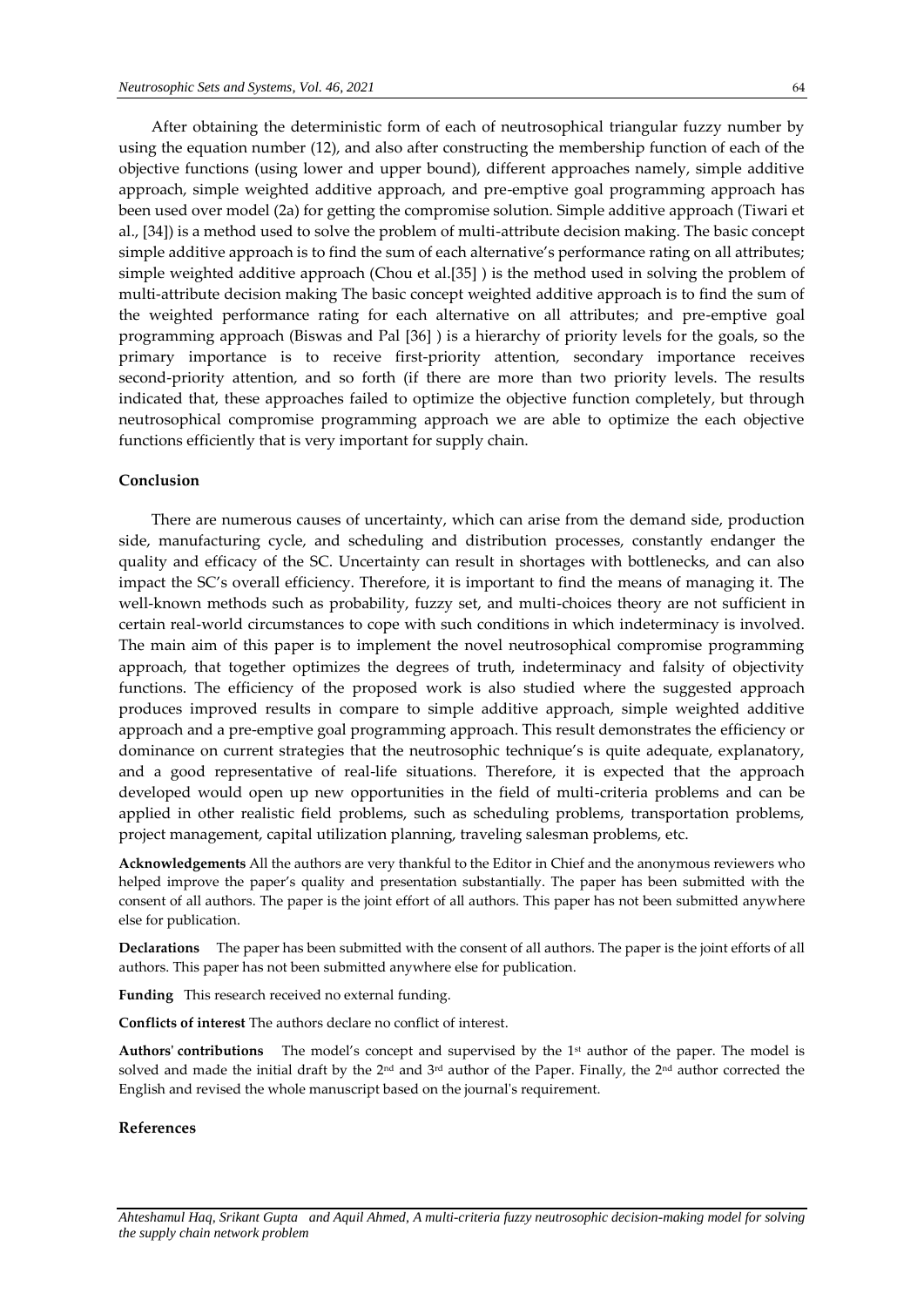- 1. Nurjanni, K. P., Carvalho, M. S., & Costa, L. (2017). Green supply chain design: A mathematical modeling approach based on a multi-objective optimization model. *International Journal of Production Economics*, *183*, 421-432. <https://doi.org/10.1016/j.ijpe.2016.08.028>
- 2. Khan, S. A., Chaabane, A., & Dweiri, F. T. (2018). Multi-criteria decision-making methods application in supply chain management: A systematic literature. *Multi-criteria methods and techniques applied to supply chain management*, *1*.
- 3. Hugos, M. H. (2018). *Essentials of supply chain management*. John Wiley & Sons.
- 4. Smarandache, F. (2010). Neutrosophic set–a generalization of the intuitionistic fuzzy set. *Journal of Defense Resources Management (JoDRM)*, *1*(1), 107-116.
- 5. Gamal, A., Ismail, M., & Smarandache, F. *A Novel Methodology Developing an Integrated ANP: A Neutrosophic Model for Supplier Selection*. Infinite Study.
- 6. Abdel-Basset, M., Saleh, M., Gamal, A., & Smarandache, F. (2019). An approach of TOPSIS technique for developing supplier selection with group decision making under type-2 neutrosophic number. *Applied Soft Computing*, *77*, 438-452. <https://doi.org/10.1016/j.asoc.2019.01.035>
- 7. Badhotiya, G. K., Soni, G., & Mittal, M. L. (2019). Fuzzy multi-objective optimization for multi-site integrated production and distribution planning in two echelon supply chain. *The International Journal of Advanced Manufacturing Technology*, *102*(1), 635-645. <https://doi.org/10.1007/s00170-018-3204-2>
- 8. Rabbani, M., Ahmadzadeh, K., & Farrokhi-Asl, H. (2019). Remanufacturing models under technology licensing with consideration of environmental issues. *Process Integration and Optimization for Sustainability*, *3*(3), 383-401. <https://doi.org/10.1007/s41660-019-00085-8>
- 9. Modak, N. M., & Kelle, P. (2019). Managing a dual-channel supply chain under price and delivery-time dependent stochastic demand. *European Journal of Operational Research*, *272*(1), 147-161. <https://doi.org/10.1016/j.ejor.2018.05.067>
- 10. J.-Sharahi, S., Khalili-Damghani, K., Abtahi, A. R., & Rashidi-Komijan, A. (2018). Type-II fuzzy multi-product, multi-level, multi-period location–allocation, production–distribution problem in supply chains: modelling and optimisation approach. *Fuzzy Information and Engineering*, *10*(2), 260-283. <https://doi.org/10.1080/16168658.2018.1517978>
- 11. Gholamian, N., Mahdavi, I., & Tavakkoli-Moghaddam, R. (2016). Multi-objective multi-product multi-site aggregate production planning in a supply chain under uncertainty: fuzzy multi-objective optimisation. *International Journal of Computer Integrated Manufacturing*, *29*(2), 149-165. <https://doi.org/10.1080/0951192X.2014.1002811>
- 12. Kristianto, Y., Gunasekaran, A., Helo, P., & Hao, Y. (2014). A model of resilient supply chain network design: A two-stage programming with fuzzy shortest path. *Expert systems with applications*, *41*(1), 39-49. <https://doi.org/10.1016/j.eswa.2013.07.009>
- 13. Bilgen, B. (2010). Application of fuzzy mathematical programming approach to the production allocation and distribution supply chain network problem. *Expert Systems with Applications*, *37*(6), 4488-4495. <https://doi.org/10.1016/j.eswa.2009.12.062>
- 14. Zimmermann, H. J. (1975). Description and optimization of fuzzy systems. *International journal of general System*, *2*(1), 209-215. <https://doi.org/10.1080/03081077508960870>
- 15. Kar, C., Mondal, B., & Roy, T. K. (2018). An inventory model under space constraint in neutrosophic environment: a neutrosophic geometric programming approach. *Neutrosophic Sets and Systems: An International Book Series in Information Science and Engineering, vol. 21, 2018*, 201893.
- 16. Ahmad, F., Adhami, A. Y., & Smarandache, F. (2020). Modified neutrosophic fuzzy optimization model for optimal closed-loop supply chain management under uncertainty. In *Optimization theory based on neutrosophic and plithogenic sets* (pp. 343-403). Academic Press. <https://doi.org/10.1016/B978-0-12-819670-0.00015-9>
- 17. Abdel-Baset, M., Chang, V., & Gamal, A. (2019). Evaluation of the green supply chain management practices: A novel neutrosophic approach. *Computers in Industry*, *108*, 210-220. <https://doi.org/10.1016/j.compind.2019.02.013>
- 18. Liang, R. X., Wang, J. Q., & Zhang, H. Y. (2018). A multi-criteria decision-making method based on single-valued trapezoidal neutrosophic preference relations with complete weight information. *Neural Computing and Applications*, *30*(11), 3383-3398. <https://doi.org/10.1007/s00521-017-2925-8>